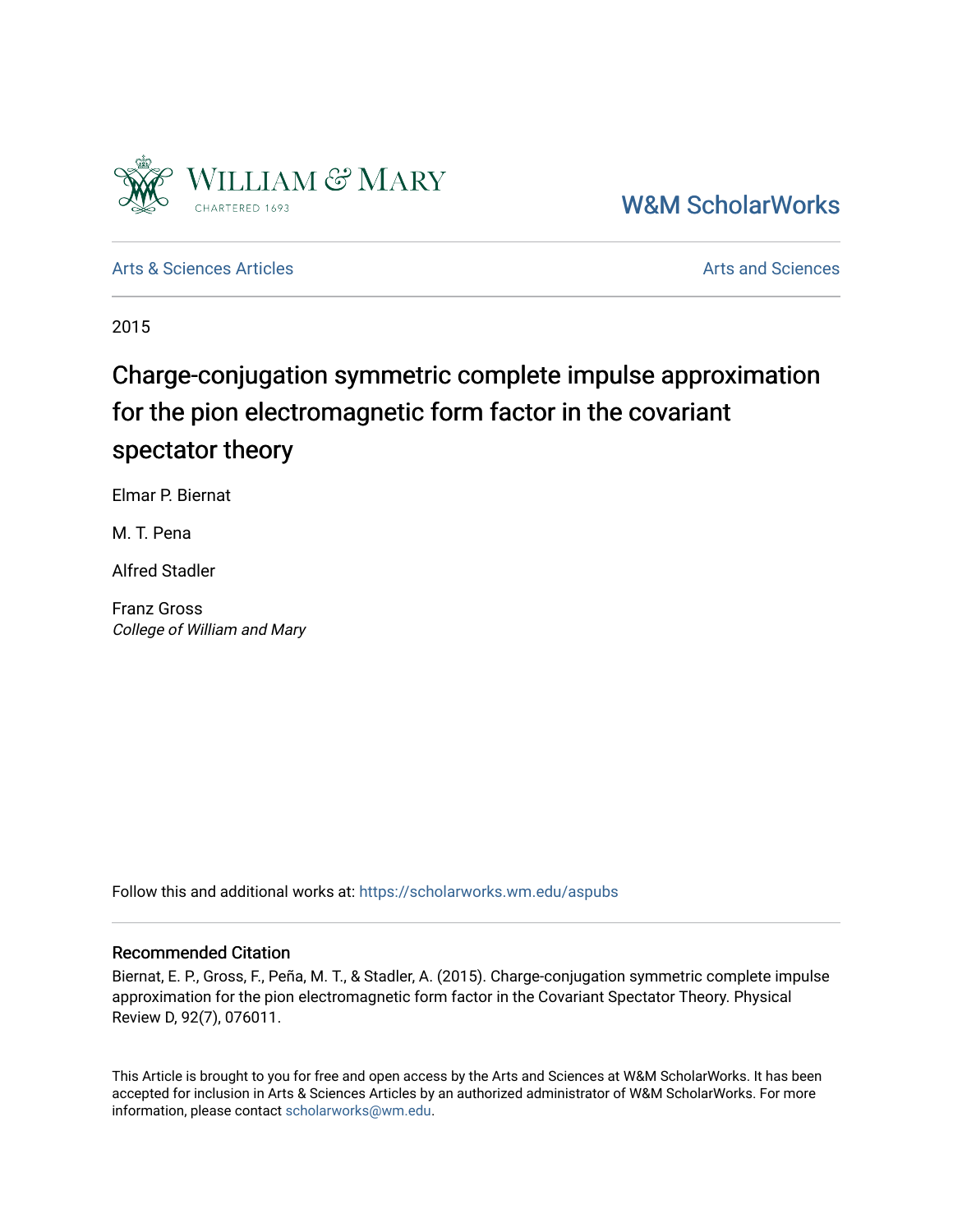# Charge-conjugation symmetric complete impulse approximation for the pion electromagnetic form factor in the covariant spectator theory

Elmar P. Biernat,<sup>1[,\\*](#page-1-0)</sup> Franz Gross,<sup>2,3,[†](#page-1-1)</sup> M. T. Peña,<sup>1,[‡](#page-1-2)</sup> and Alfred Stadler<sup>4,[1,§](#page-1-3)</sup>

<span id="page-1-4"></span> $^1$ Centro de Física Teórica de Partículas (CFTP), Instituto Superior Técnico (IST), Universidade de Lisboa,

Av. Rovisco Pais, 1049-001 Lisboa, Portugal <sup>2</sup>

 $2$ Thomas Jefferson National Accelerator Facility (JLab), Newport News, Virginia 23606, USA

 ${}^{3}$ College of William and Mary, Williamsburg, Virginia 23188, USA

 $^{4}$ Departamento de Física, Universidade de Évora, 7000-671 Évora, Portugal

(Received 29 August 2015; published 26 October 2015)

The pion form factor is calculated in the framework of the charge-conjugation invariant covariant spectator theory. This formalism is established in Minkowski space, and the calculation is set up in momentum space. In a previous calculation we included only the leading pole coming from the spectator quark (referred to as the relativistic impulse approximation). In this paper we also include the contributions from the poles of the quark which interacts with the photon and average over all poles in both the upper and lower half-planes in order to preserve charge conjugation invariance (referred to as the C-symmetric complete impulse approximation). We find that for small pion mass these contributions are significant at all values of the four-momentum transfer  $Q^2$  but, surprisingly, do not alter the shape obtained from the spectator poles alone.

DOI: [10.1103/PhysRevD.92.076011](http://dx.doi.org/10.1103/PhysRevD.92.076011) PACS numbers: 11.15.Ex, 12.38.Aw, 13.40.Gp, 14.40.Be

# I. INTRODUCTION

With the 12 GeV accelerator upgrade at Jefferson Lab, the charged pion form factor  $F_{\pi}$  will be known with high precision up to momentum transfer  $Q^2 \approx 6 \text{ GeV}^2$  [\[1\]](#page-14-0). This measurement will cover the interesting region where the product  $Q^2F_\pi$ , as a function of  $Q^2$ , reaches a maximum and afterwards flattens down and will help resolve the current discrepancy between the results for the  $\pi\gamma^*\gamma$ transition form factor obtained by the Babar and Belle Collaborations.

In combination with theoretical calculations, the new measurements will narrow the uncertainty about the smallest momentum transfer at which the description based on asymptotic parton distribution functions is still valid. One may also certainly expect that the forthcoming data will clarify the mismatch between physical reality and perturbative QCD predictions in the region around  $Q^2 \approx 6 \text{ GeV}^2$ [\[2\]](#page-14-1). This paper focuses on the pion form factor in the small  $Q^2$  region that is planned to be covered by the new experiment. Part of the interest in this region lies also in its vicinity to the timelike sector and in the extrapolation of the derivative of the form factor to  $Q^2 < 0$ . The knowledge of the pion form factor enters into the evaluation of baryon form factors in the region near  $Q^2 \approx 0$ , and its behavior in the timelike region helps with the interpretation of dilepton production data from heavy ion collisions.

Theoretically, the pion is the consequence both of the nonperturbative character of a quark-antiquark bound state and of spontaneous chiral-symmetry breaking  $(S \gamma SB)$ . Its role in the nuclear structure and nuclear dynamics is crucial. The pion cloud is seen to contribute to the structure of the nucleon and its excitations through the coupling to external photons. Also, the exchange of pions between nucleons dominates their interaction at large distances and is the primary origin of the tensor force that has a decisive influence on the structure of nuclei.

The nonperturbative dynamics of the pion and other hadronic systems has been addressed by constituent quark models [\[3](#page-14-2)–6] and QCD sum rules. These approaches do not provide a comprehensive and global view for light and heavy mesons, and baryons, and they cannot avoid a delicate fine-tuning between many parameters. More recently, QCD simulations on the lattice [\[7,8\]](#page-14-3), light-front formulations of quantum field theory [9–[11\],](#page-14-4) as well as models based on the Dyson-Schwinger approach and mass gap equation [12–[19\]](#page-14-5) have started to provide an integrated account of mesons and baryons.

In this paper we use the covariant spectator theory (CST). In common with the Dyson-Schwinger framework, it generates a dynamical quark mass, which is a function of the momentum, and this dressed mass is consistent with the two-body quark-antiquark dynamics. Although the CST equations share with lattice QCD and Dyson-Schwinger equations this important dynamical consistency, in contrast to those approaches CST equations are solved in Minkowski space. Therefore in this formalism the extension of results from the spacelike to the timelike region does not imply further work or the use of a different representation.

<span id="page-1-0"></span>[<sup>\\*</sup>](#page-1-4) elmar.biernat@tecnico.ulisboa.pt

<span id="page-1-1"></span>[<sup>†</sup>](#page-1-4) gross@jlab.org

<span id="page-1-2"></span>[<sup>‡</sup>](#page-1-4) teresa.pena@tecnico.ulisboa.pt

<span id="page-1-3"></span>[<sup>§</sup>](#page-1-4) stadler@uevora.pt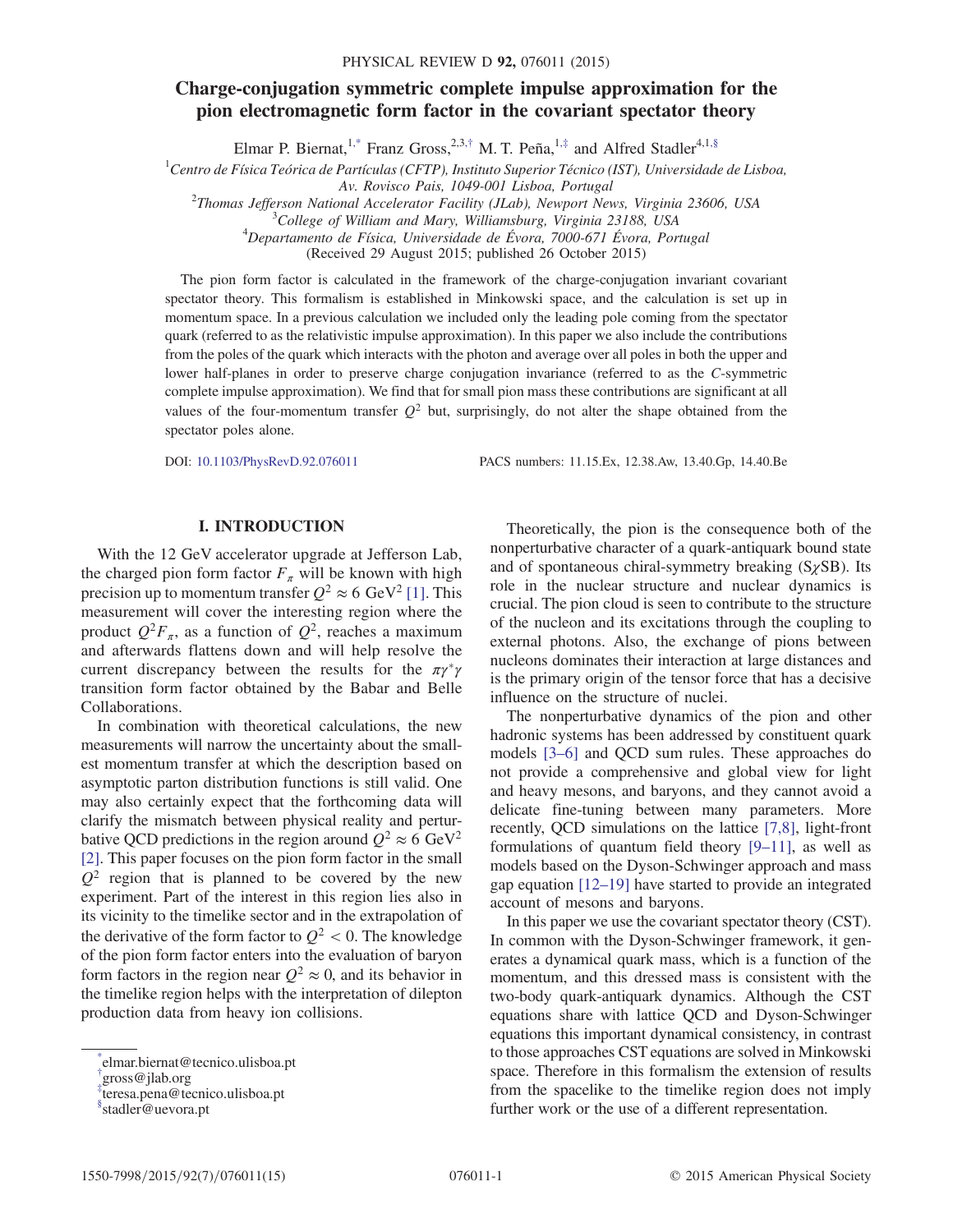In Ref. [\[20\]](#page-14-6) we presented the first calculation of the pion form factor based on the CST Bethe-Salpeter equation (CST-BSE) and the CST Dyson equation (CST-DE), using a dressed quark mass function calibrated to fit existing lattice QCD data [\[21\].](#page-14-7) In the present paper, as well as in Ref. [\[20\]](#page-14-6), the CST interaction kernel in momentum space has the form of a  $\delta$  function *plus* a covariant generalization of the linear confining interaction. The fact that this model satisfies chiral symmetry is worth emphasizing; this is ensured by choosing a relativistic generalization of the confining interaction  $V_L$  which decouples, in the chiral limit, from both the one-body CST-DE and from the twobody CST-BSE. In the calculation of the pion form factor in Ref. [\[20\]](#page-14-6) we used the relativistic impulse approximation (RIA). However, we know this approximation will break down for small pion masses, since under these conditions the pole contributions of the struck quark, which are omitted in RIA, are not negligible [\[20\].](#page-14-6) The contribution of these additional poles to the charged pion form factor are calculated here, completing the results obtained from the RIA. In addition, we average over all of the propagator poles in both the upper and lower half-planes, making our calculation consistent with the charge-conjugation symmetric equations from which the pion vertex must be calculated [\[21\]](#page-14-7). This improvement is referred to as the C-symmetric complete impulse approximation (C-CIA). A still more exact result can be obtained by adding interaction currents, a dynamically calculated pion vertex function, and the full dressing of the quark current to the C-CIA. These are planned for future work (for more discussion, see the final section).

This paper is organized as follows: In Sec. [II](#page-2-0) a brief review of the CST formalism is given. In Sec. [III](#page-3-0) we present the ingredients for the calculation of the triangle diagram, and in Sec. [IV](#page-5-0) the formulas for the contributions of all the poles to the pion form factor. In Sec. [V](#page-9-0) we present the results and compare to the ones obtained with RIA. Finally, Sec. [VI](#page-11-0) presents a short summary and conclusions.

# <span id="page-2-0"></span>II. BRIEF REVIEW OF THE ONE- AND TWO-BODY CST EQUATIONS

In this section we briefly describe how the CST is applied to the description of quark-antiquark mesons. For technical details, and references to earlier work, see [\[20](#page-14-6)–25].

In the four-dimensional BSE [\[26\]](#page-14-8) for heavy-light mesons, it is known [\[27\]](#page-14-9) that cancellations occur between iterations of ladder diagrams and higher-order crossedladder diagrams in the complete kernel. The omission of crossed-ladder diagrams and part of the pole contributions of the ladder diagrams from the kernel can therefore give a better approximation to the exact BSE than the ladder approximation does. Also, efficiency in the summation of the series can be gained by recognizing these partial cancellations already at the outset. The fundamental idea of CST is then to reorganize the Bethe-Salpeter series into an equivalent form—the CST equation. This leads to a redefinition of both the complete kernel and the (off-massshell) two-particle propagators in the intermediate states. The resulting three-dimensional equation, the one-channel CST (or Gross) Bethe-Salpeter equation [\[28\],](#page-14-10) CST-BSE for short, is manifestly covariant. An important feature is that—unlike the BSE in ladder approximation—the CST-BSE has a smooth nonrelativistic limit, defining a natural covariant extension of the quantum mechanical Dirac and Schrödinger equations to quantum field theory.

In the heavy-light mass case, the redefined propagators are obtained by keeping only the positive-energy pole contribution from the heavy quark propagator in the energy loop integration. The heavy quark is then on its positiveenergy mass shell.

In the case of two light quarks, the CST-BSE includes an explicit charge-conjugation symmetrization. The vertex functions of  $\pi$ <sup>+</sup> and  $\pi$ <sup>-</sup> are connected by charge conjugation and, therefore, both positive- and negative-energy quark poles must be included. This is realized by effectively averaging over the sums of all quark poles in the lower and in the upper complex-energy half-plane, which generates the charge-conjugation-symmetric CST-BSE [\[21,25\],](#page-14-7)

<span id="page-2-1"></span>
$$
\Gamma(p_1, p_2) = -\frac{1}{2} Z_0 \int_k [\mathcal{V}(\rho, \hat{k} - P/2) \Lambda(\hat{k}) \Gamma(\hat{k}, \hat{k} - P) S(\hat{k} - P) + \mathcal{V}(\rho, \hat{k} + P/2) S(\hat{k} + P) \Gamma(\hat{k} + P, \hat{k}) \Lambda(\hat{k}) \n+ \mathcal{V}(\rho, -\hat{k} - P/2) \Lambda(-\hat{k}) \Gamma(-\hat{k}, -\hat{k} - P) S(-\hat{k} - P) + \mathcal{V}(\rho, -\hat{k} + P/2) S(-\hat{k} + P) \Gamma(-\hat{k} + P, -\hat{k}) \Lambda(-\hat{k})] \n\equiv i \int_{k0} \mathcal{V}(\rho, \kappa) S(\kappa + P/2) \Gamma(\kappa + P/2, \kappa - P/2) S(\kappa - P/2),
$$
\n(1)

where the three-dimensional covariant integration volume element is

and

$$
\int_{k} \equiv \int \frac{\mathrm{d}^3 k}{(2\pi)^3} \frac{m}{E_k},\tag{2}
$$

$$
i\int_{k0} \equiv i \int \frac{d^4k}{(2\pi)^4} \bigg|_{\substack{k_0 \text{ propagator} \\ \text{poles only}}} = -\frac{1}{2} \sum_{\substack{\text{propagator} \\ \text{pole terms}}} \int_k . \quad (3)
$$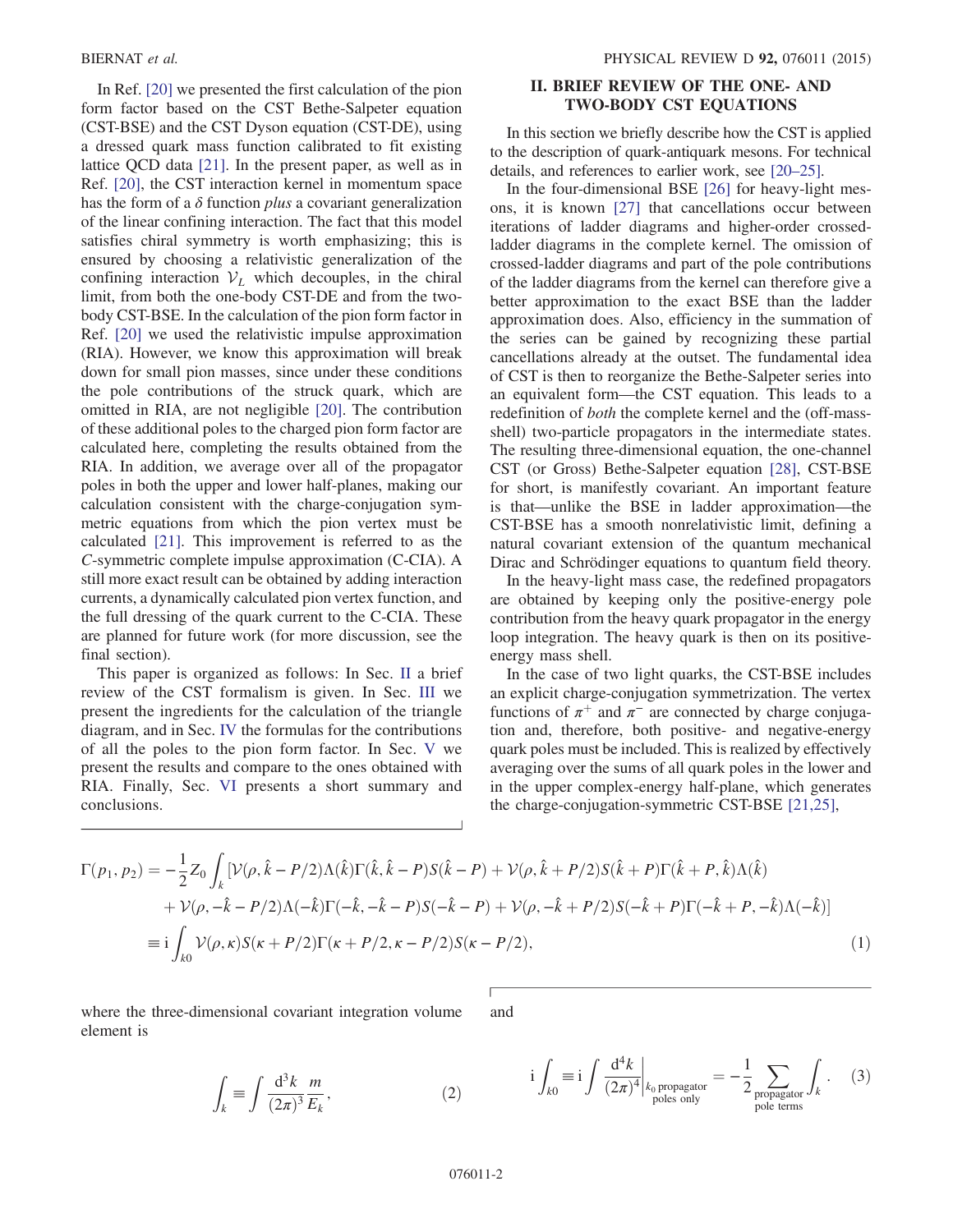In Eq. [\(1\)](#page-2-1)  $\Gamma(p_1, p_2)$  is the (4 × 4) bound-state vertex function with  $p_1 = \rho + \frac{p}{2}$  and  $-p_2 = -\rho + \frac{p}{2}$  the four-<br>momenta of the outgoing quark and antiquark (respecmomenta of the outgoing quark and antiquark (respectively);  $k_1 = \kappa + \frac{p}{2}$  and  $-k_2 = -\kappa + \frac{p}{2}$  are the intermediate<br>four-momenta for the quark and antiquark (respectively): *P* four-momenta for the quark and antiquark (respectively); P is the total bound-state momentum,  $\rho$  and  $\kappa$  are the relative momenta;  $\hat{k} = (E_k, \mathbf{k})$  is the on-shell four-momentum with  $E_k = \sqrt{m^2 + \mathbf{k}^2}$ ;  $\mathcal{V}(\rho, \kappa) \equiv \mathcal{V}(\rho, \kappa; P)$  is the interaction kernel with the general structure kernel with the general structure

$$
\mathcal{V}(\rho,\kappa)\mathcal{X} \equiv \sum_{i} V_{i}(\rho,\kappa)\mathcal{O}_{i}\mathcal{X}\mathcal{O}_{i},\tag{4}
$$

where the sum  $i = \{S, P, V, A, T\}$  is over the five possible invariant structures that could contribute: scalar, pseudoscalar, vector, axial-vector, and tensor. The dressed quark propagator,  $S(k)$ , projection operator,  $\Lambda(k)$ , and the numerator function,  $N(k)$ , are given by

$$
S(k) = \frac{1}{m_0 - k + \Sigma(k) - i\epsilon},
$$
 (5)

$$
\Lambda(k) = \frac{M(k^2) + k}{2M(k^2)} = \frac{N(k)}{2M(k^2)},
$$
\n(6)

where  $M(k^2)$  the dressed quark mass function,  $m_0$  the bare quark mass, and  $\Sigma(k)$  is the quark self-energy. For consistency,  $\Sigma(k)$  is the solution of the one-body CST-DE using the *same* interaction kernel  $V$  that dresses the quark-antiquark vertex. One obtains [\[21\]](#page-14-7)

$$
\Sigma(p) = \frac{1}{2} Z_0 \int_k \{ \mathcal{V}(p, \hat{k}) \Lambda(\hat{k}) + \mathcal{V}(p, -\hat{k}) \Lambda(-\hat{k}) \}
$$
  

$$
\equiv -i \int_{k0} \mathcal{V}(p, k) S(k).
$$
 (7)

The self-energy is written

$$
\Sigma(p) = A(p^2) + p B(p^2) \tag{8}
$$

and then

$$
S(p) = Z(p^2) \frac{M(p^2) + p}{M^2(p^2) - p^2 - i\epsilon} \equiv Z(p^2) \frac{N(p)}{D(p^2)},
$$
 (9)

where  $D(p^2) = M^2(p^2) - p^2 - i\epsilon$  is the denominator of the propagator, and the mass function  $M(p^2)$  and the wave function normalization  $Z(p^2)$  are

$$
M(p^{2}) = \frac{A(p^{2}) + m_{0}}{1 - B(p^{2})},
$$
  
\n
$$
Z(p^{2}) = \frac{1}{1 - B(p^{2})},
$$
\n(10)

<span id="page-3-0"></span>and  $Z_0 \equiv Z(m^2)$ . For  $\Sigma(p) = 0$ ,  $S(p)$  becomes the bare propagator denoted as  $S_0(p)$ . For the models we are using,  $B(p^2) = 0$  and  $Z(p^2) = 1$ .

# III. THE TRIANGLE DIAGRAM AND INGREDIENTS

# A. The triangle diagram in charge-conjugation-invariant CST

The elastic electromagnetic form factor for a positively charged  $\pi^+$  consisting of a u and a  $\bar{d}$  quark is obtained from the pion current, which—in impulse approximation—is the sum of two triangle diagrams, in which the photon couples either to the u or the  $\bar{d}$  quark. The two diagrams are depicted in Fig. [1](#page-3-1).

<span id="page-3-2"></span>In the charge-conjugation invariant formulation of CST [\[21,25\]](#page-14-7) the  $\pi$ <sup>+</sup> current is given by

$$
J_{\pi^+}^{\mu}(P_+, P_-) = eF_{\pi}(Q^2)(P_+ + P_-)^{\mu}
$$
  
=  $i\frac{2e}{3}\int_{k0} tr[\bar{\Gamma}(k, p_+)S(p_+)j^{\mu}(p_+, p_-)S(p_-)\Gamma(p_-, k)S(k)]$   

$$
-i\frac{e}{3}\int_{k0} tr[\Gamma(k, p'_-)S(p'_-)j^{\mu}(p'_-, p'_+)S(p'_+) \bar{\Gamma}(p'_+, k)S(k)],
$$
  
(11)

where  $p_{\pm} = k + P_{\pm}$ ,  $p'_{\pm} = k - P_{\pm}$ , and  $j^{\mu}(p_{+}, p_{-})$  is the dressed current for off-shell quarks (defined below). We dressed current for off-shell quarks (defined below). We

<span id="page-3-1"></span>

FIG. 1 (color online). The two triangle diagrams for the electromagnetic pion form factor. The top diagram describes the interaction of the virtual photon with the  $u$  quark, with the  $d$ quark as a spectator; the bottom diagram represents the interaction of the virtual photon with the  $\bar{d}$  quark, with the u quark as the spectator. In both diagrams the  $\overline{d}$  is represented by a d quark traveling backward in time.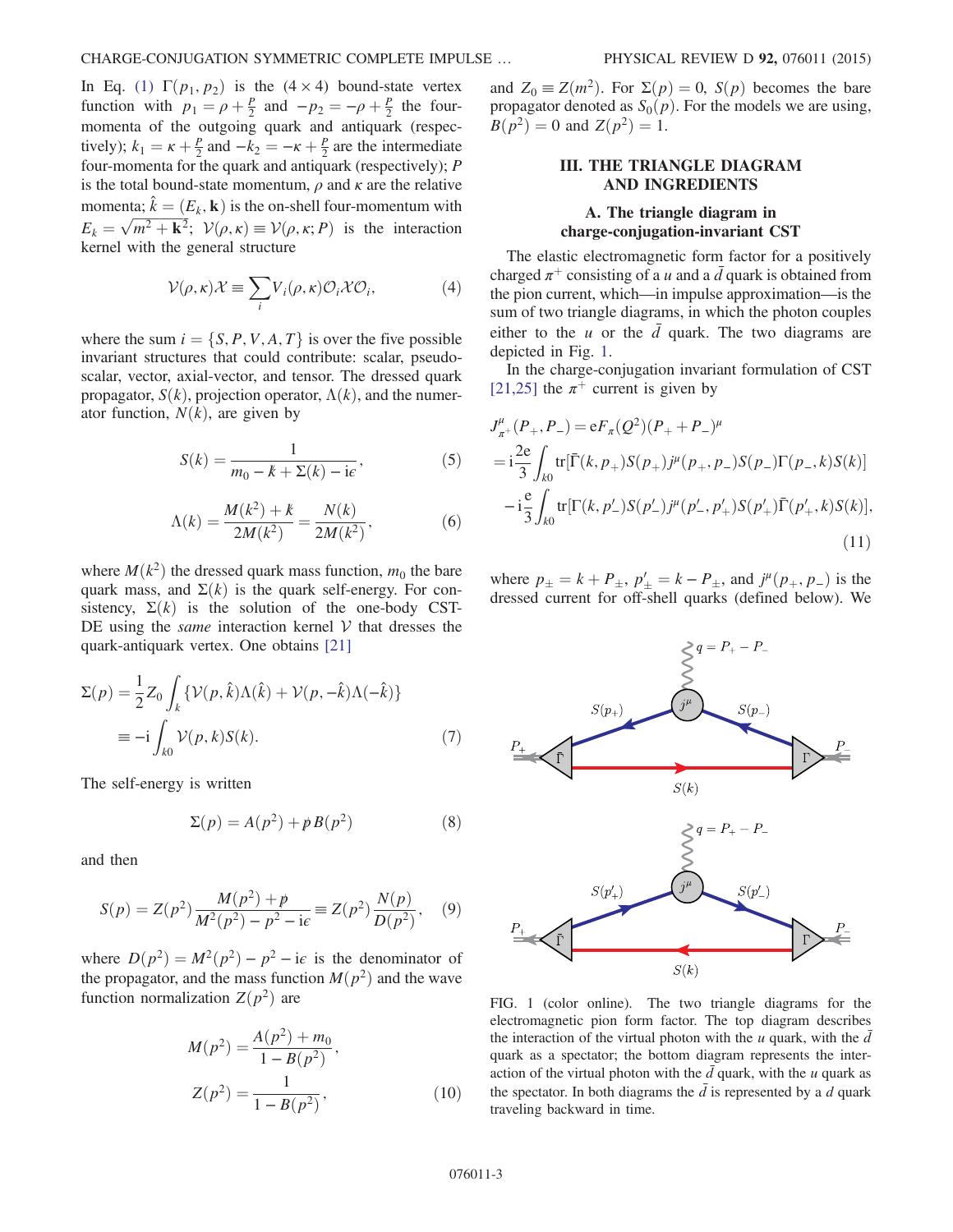assume equal masses for the  $u$ - and  $d$ -quarks, so the  $u$  and  $d$ propagators are identical. Using this it has been shown in our earlier paper [\[20\]](#page-14-6) that the second contribution to the form factor can be transformed into the first one, and the two can be added together. This gives

<span id="page-4-4"></span>
$$
J_{\pi^+}^{\mu}(P_+, P_-) = i e \int_{k0} tr[\bar{\Gamma}(k, p_+) S(p_+) j^{\mu}(p_+, p_-) \times S(p_-) \Gamma(p_-, k) S(k)]. \tag{12}
$$

As in Eq.  $(1)$ , the " $k0$ " in Eq.  $(11)$  stands for the chargeconjugation invariant CST prescription of how to perform the  $k_0$ -contour integration. It requires taking all quark propagator-pole contributions of the u and the  $\overline{d}$  quark into account. The triangle diagram has six propagator poles in the complex  $k_0$  plane, three positive-energy poles in the lower- and three negative-energy poles in the upper halfplane. The "k0" prescription requires averaging over these poles. In the Breit frame, where

$$
P_{\pm} = \left(P_0, \mathbf{0}, \pm \frac{1}{2} \mathcal{Q}\right)
$$

$$
q = (0, \mathbf{0}, \mathcal{Q})
$$
(13)

with  $P_0 = \sqrt{\mu^2 + \frac{1}{4}Q^2}$ ,  $\mu$  the pion mass, and Q the photon momentum transfer, the poles of the spectator  $d$  quark are located at  $k_0 = \eta E_k - \eta i \epsilon$ , with  $\eta = \pm 1$ ,  $E_k = \sqrt{m^2 + k^2}$ , and the poles of the active *u* quark with momenta *n*, and and the poles of the active u quark with momenta  $p_$  and  $p_+$  are at

$$
k_0 = \pm E_- - P_0 \mp i\epsilon,
$$
  
\n
$$
k_0 = \pm E_+ - P_0 \mp i\epsilon,
$$
\n(14)

<span id="page-4-0"></span>respectively, where

$$
E_{\pm} = \sqrt{m^2 + \mathbf{k}_{\perp}^2 + \left(k_z \pm \frac{Q}{2}\right)^2}.
$$
 (15)

The active poles can be collectively written as  $k_0 = \eta E_{\eta'} - P_0 - \eta i \epsilon$ , with  $\eta = \pm 1$  and  $\eta' = \pm 1$ . Since the square roots in Eq. [\(15\)](#page-4-0) are positive and  $p_{\pm} = k + P_{\pm}$ ,  $\eta = 1$  denotes the positive-energy poles, and  $\eta = -1$ denotes the negative-energy poles of the struck u quark. The index  $\eta'$  distinguishes between the poles of the active quark before and after its interaction with the photon.

# B. Pion vertex function

<span id="page-4-1"></span>One input for the pion form factor calculation is the pion vertex function Γ. Instead of solving the full CST-BSE, which will be the subject of another paper, we use the approximated pion vertex function,

$$
\Gamma(p_1, p_2) = G_0 h(p_1^2) h(p_2^2) \gamma^5 L(\rho^2),\tag{16}
$$

where  $p_1 = \rho + P/2$  and  $p_2 = \rho - P/2$  are the quark momenta in terms of the relative momentum  $\rho$  and the total pion four-momentum  $P = (P'_0, P')$ , with  $P_0$ at pion four-momentum  $F = (F_0, \mathbf{F})$ , with  $F_0 = \mu^2 + \mathbf{P}^2$ ; furthermore,  $h(p_i^2)$  is a strong quark form  $\sqrt{\mu^2 + P'^2}$ ; furthermore,  $h(p_i^2)$  is a strong quark form<br>factor pormalized to  $h(m^2) - 1$  (where m is the dressed factor normalized to  $h(m_\chi^2) = 1$  (where  $m_\chi$  is the dressed<br>quark mass in the chiral limit) and G, is the inverse norm quark mass in the chiral limit), and  $G_0$  is the inverse norm of the wave function. The additional structure function  $L(\rho^2)$  is a placeholder for the dynamically calculated pion vertex function, to be eventually obtained from the solution of the CST wave equation for the pion bound state. All we currently know is that  $L(\rho^2) = 1$  in the chiral limit, and with this choice the form  $(16)$  coincides with the one introduced in Ref. [\[20\]](#page-14-6) and can be understood as a finitepion-momentum extension of the chiral-limit pion vertex function in the pion rest frame,

$$
\Gamma(\rho,\rho) = G_{\chi 0} h^2(\rho^2) \gamma^5,\tag{17}
$$

<span id="page-4-3"></span>which is obtained from solving the pion CST-BSE in the chiral limit with a delta-function kernel of the form

$$
\mathcal{V}(\rho,\kappa) = \frac{C}{2m} H(p_1, p_2; \hat{k}, k_2) (2\pi)^3 E_k \delta^3(\rho - \kappa) (\gamma^\mu \otimes \gamma_\mu)
$$
  

$$
\rightarrow \frac{1}{2} h^2(\rho^2) (2\pi)^3 E_k \delta^3(\rho - \kappa) (\gamma^\mu \otimes \gamma_\mu), \tag{18}
$$

<span id="page-4-2"></span>with C the strength of this interaction ( $C \rightarrow m_{\chi}$  in the chiral limit  $[21]$ ) and with H a shorthand notation for a product of four form factors,

$$
H(p_1, p_2; \hat{k}_1, k_2) = h(p_1^2)h(p_2^2)h(m^2)h(k_2^2)
$$
  

$$
\rightarrow h^2(\rho^2).
$$
 (19)

The first line of Eq.  $(19)$  gives the result for H in the case when particle 1 is on shell in the initial state [so that  $\hat{k}_1 = (E_k, \mathbf{k}), k_1^2 = m^2, \hat{k}_2 = (E_k - P_0', \mathbf{k} - \mathbf{P}')]$  and when<br>both particles are off shell in the final state. The second both particles are off shell in the final state. The second lines of the two Eqs. [\(18\)](#page-4-3) and [\(19\)](#page-4-2) give the results in the chiral limit in the rest frame, when  $m_0 \to 0$ ,  $m \to m_\chi$ ,  $\mu \rightarrow 0$ . Note that a linear confining part of the interaction has been omitted from [\(18\)](#page-4-3); it was shown in Ref. [\[21\]](#page-14-7) that this part does not contribute to the pseudoscalar bound-state equation in the chiral limit.

From here on, all quantities are assumed to be given in the chiral limit, except for the pion mass which is kept finite.

# C. Quark current

In a consistent pion form factor calculation, the dressed quark current should also be calculated from solving a (inhomogeneous) four-channel CST-BSE. This will, however, be the subject of a future paper and we use,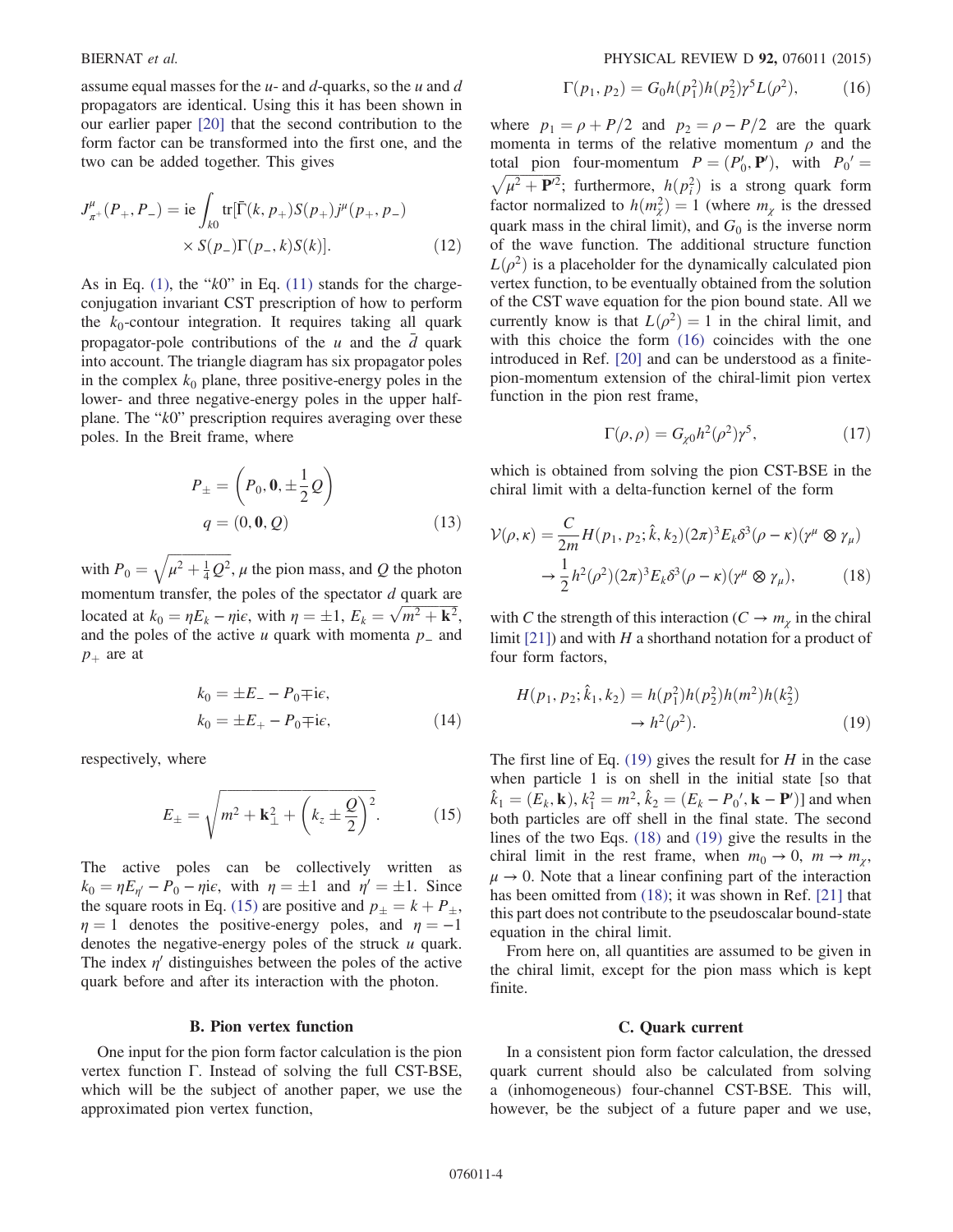# CHARGE-CONJUGATION SYMMETRIC COMPLETE IMPULSE … PHYSICAL REVIEW D 92, 076011 (2015)

for simplicity, the Ansätze proposed in Ref. [\[20\],](#page-14-6) which applies the framework introduced by Riska and Gross [\[29\]](#page-14-11) to ensure gauge invariance when strong form factors are attached to interaction vertices, such as in Eqs. [\(18\)](#page-4-3) and [\(19\)](#page-4-2). These form factors can be equivalently moved to the quark propagators, leading to so-called damped propagators

$$
\tilde{S}(p) = h^2(p^2)S(p),\tag{20}
$$

<span id="page-5-2"></span><span id="page-5-1"></span>reduced vertex functions

$$
\Gamma_{\mathcal{R}}(p_1, p_2) = h^{-1}(p_1^2) \Gamma(p_1, p_2) h^{-1}(p_2^2) = G_0 \gamma_5, \quad (21)
$$

<span id="page-5-3"></span>and reduced currents

$$
j_{\rm R}^{\mu}(p',p) = h^{-1}(p'^2)j^{\mu}(p',p)h^{-1}(p^2). \tag{22}
$$

The reduced current is then required to satisfy the Ward-Takahashi identity involving the damped propagators,

$$
q^{\mu}j_{\mathbf{R}\mu}(p',p) = \tilde{S}^{-1}(p) - \tilde{S}^{-1}(p'),\tag{23}
$$

<span id="page-5-4"></span>to preserve gauge invariance. The simplest possible solution to this equation for pointlike quarks (i.e. quark form factors equal to 1 and no magnetic moment) is given by [\[20,30\]](#page-14-6)

$$
j_R^{\mu}(p', p) = f(p', p)\gamma^{\mu} + \delta(p', p)\Lambda(-p')\gamma^{\mu} + \delta(p, p')\gamma^{\mu}\Lambda(-p) + g(p', p)\Lambda(-p')\gamma^{\mu}\Lambda(-p).
$$
 (24)

The functions  $f$ ,  $\delta$ , and  $g$ , are determined in terms of the strong form factor and the mass function through the Ward-Takahashi identity,

$$
g(p', p) = \frac{4MM'}{h^2 h'^2} \frac{(h^2 - h'^2)}{(p'^2 - p^2)},
$$
 (25)

$$
\delta(p', p) = \frac{2M'}{h'^2} \frac{(M' - M)}{(p'^2 - p^2)},
$$
\n(26)

$$
f(p', p) = \frac{M^2 - p^2}{h^2(p'^2 - p^2)} - \frac{M'^2 - p'^2}{h'^2(p'^2 - p^2)},\qquad(27)
$$

where we have introduced the shorthand notation  $h = h(p^2)$ ,  $h' = h(p'^2)$ ,  $M = M(p^2)$ , and  $M' = M(p'^2)$ . The mass function  $M(p^2)$ , calculated from the chiral limit CST-DE using the kernel in Eq. [\(18\)](#page-4-3), is equal to  $m_{\chi}h^2(p^2)$ , which reduces the off-shell form factors  $f$ ,  $\delta$ , and  $g$  to

$$
g(p', p) \to -2\delta(p', p) \to 4m_{\chi}^2 \frac{(h^2 - h'^2)}{(p'^2 - p^2)},
$$
 (28)

$$
f(p', p) \rightarrow \frac{1}{4}g(p', p) + \frac{p'^2h^2 - p^2h'^2}{h^2h'^2(p'^2 - p^2)}.
$$
 (29)

In order to study the influence of the running dressed quark mass  $M(p^2)$  on the pion form factor, we will also consider in this paper the case of fixed dressed quark masses by setting  $M(p^2) = m_\gamma$ . In this case the off-shell form factors reduce to

$$
g(p', p) \to \frac{4m_{\chi}^2}{h^2 h'^2} \frac{(h^2 - h'^2)}{(p'^2 - p^2)},
$$
\n(30)

$$
\delta(p', p) \to 0,\tag{31}
$$

$$
f(p', p) \to \frac{m_{\chi}^2 - p^2}{h^2(p'^2 - p^2)} - \frac{m_{\chi}^2 - p'^2}{h'^2(p'^2 - p^2)}.
$$
 (32)

# <span id="page-5-0"></span>IV. CONTRIBUTIONS FROM THE QUARK CURRENT

<span id="page-5-5"></span>Substituting [\(20\)](#page-5-1), [\(21\),](#page-5-2) and [\(22\)](#page-5-3) into the pion current [\(12\)](#page-4-4) gives

$$
J_{\pi^+}^{\mu}(P_+, P_-) = \text{ie} \int_{k0} G_0^2 \frac{h^2 h_+^2 h_-^2 L_+ L_-}{DD_+ D_-} \times \text{tr}[Y^5 N(p_+) j_R^{\mu}(p_+, p_-) N(p_-) Y^5 \Lambda(k)]
$$
  

$$
\equiv J_{\pi}^{\mu}, \tag{33}
$$

where we used the shorthand notation  $D = M^2 - k^2$  and  $D_{\pm} = M_{\pm}^2 - p_{\pm}^2$  for the denominators of the propagators<br>
(with  $M = M(k^2)$  and  $M = M(n^2)$ ) and  $h = h(k^2)$  and [with  $M = M(k^2)$  and  $M_{\pm} = M(p_{\pm}^2)$ ], and  $h = h(k^2)$  and  $h = h(n^2)$  for the strong form factors of spectator  $h_{\pm} = h(p_{\pm}^2)$  for the strong form factors of spectator<br>and active quarks respectively and  $I_{\pm} = I(q^2)$  (with and active quarks, respectively, and  $L_{\pm} = L(\rho_{\pm}^2)$  (with  $\rho_{\pm} = k + \frac{1}{2} P_{\pm}$ ); these additional structure functions are<br>assumed to be functions of the relative momentum but they assumed to be functions of the relative momentum, but they might also depend on  $p_+$  individually.

<span id="page-5-6"></span>Next we insert [\(24\)](#page-5-4) for the quark current into [\(33\),](#page-5-5) which gives three contributions to the pion current associated with the off-shell form factors  $f$ ,  $\delta$ , and  $g$ :

$$
J_{\pi}^{\mu} = J_{\pi}^{f,\mu} + J_{\pi}^{\delta,\mu} + J_{\pi}^{g,\mu}.
$$
 (34)

In the following we analyze these three contributions separately and calculate for each of them the contributions from the spectator and the active poles.

Note that, from the off-shell structure of the  $g(p', p)$  term<br>Eq. (24), we can already anticipate that only the spectator in Eq. [\(24\),](#page-5-4) we can already anticipate that only the spectator pole will contribute in this case. This illustrates one of the advantages of breaking the calculation of the form factor into these three terms, instead of only concentrating on the total contribution of each of the six poles. The decomposition given by Eq. [\(34\)](#page-5-6) turned out to be very useful for cross-checking our analytical and numerical calculations.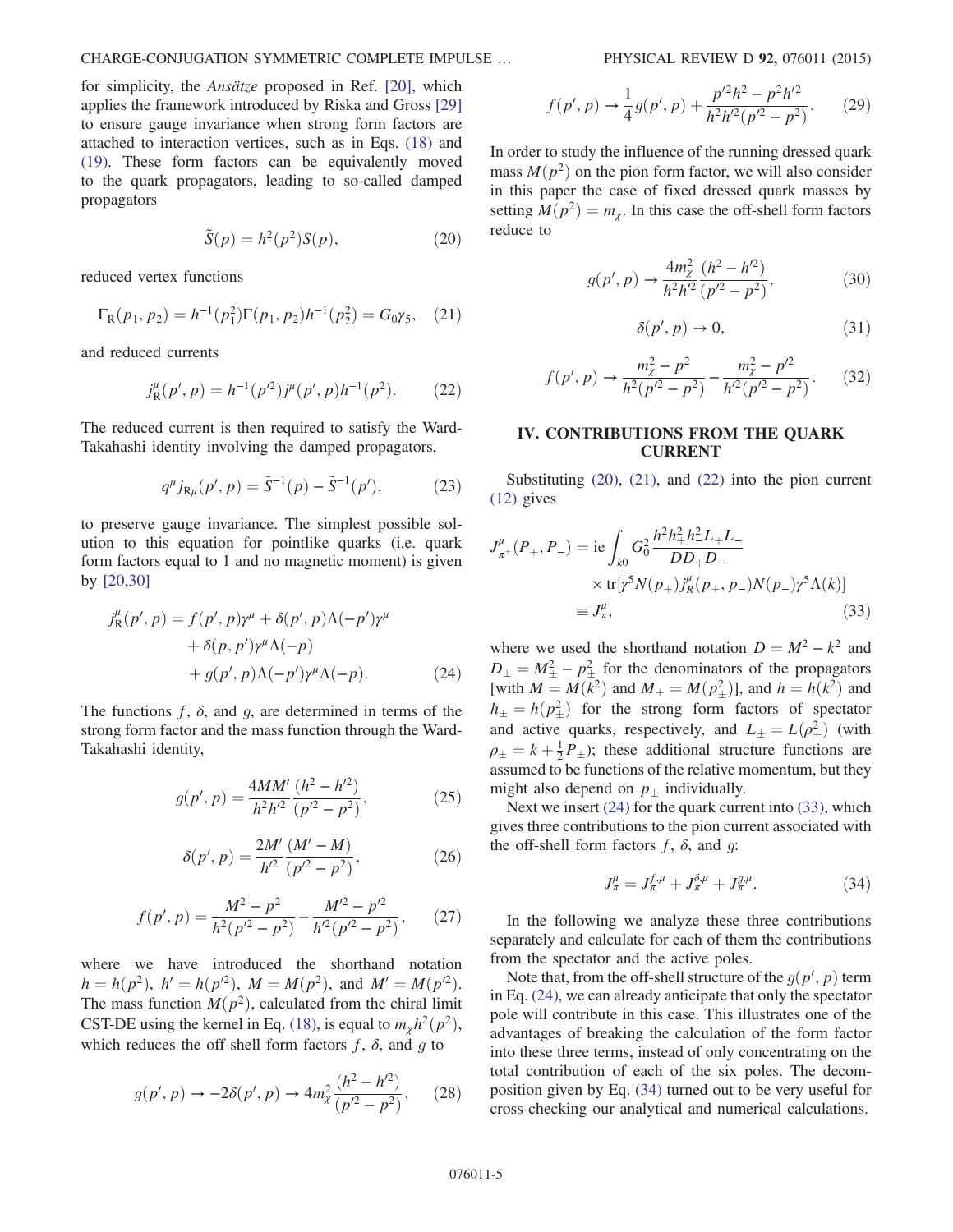#### A. f-term contribution

The  $f$  contribution to the pion current is

$$
J_{\pi}^{f,\mu} = ie \int_{k0} G_0^2 \frac{h^2 h_+^2 h_-^2 L_+ L_- f(p_+, p_-)}{DD_+ D_-} tr[N(p_+) \gamma^{\mu} N(p_-) \Lambda(-k)]
$$
  
= ie 
$$
\int_{k0} G_0^2 \frac{h^2 L_+ L_- \Delta(k_+, k_-) \mathcal{N}^f}{(p_+^2 - p_-^2) D},
$$
 (35)

where

$$
\Delta(p_+, p_-) = \frac{h_+^2}{M_+^2 - p_+^2} - \frac{h_-^2}{M_-^2 - p_-^2},\tag{36}
$$

and the trace is

$$
\mathcal{N}^f = 4k^{\mu}(p_{-} \cdot p_{+} - M_{-}M_{+}) + 4p_{-}^{\mu}(MM_{+} - k \cdot p_{+}) + 4p_{+}^{\mu}(MM_{-} - k \cdot p_{-})
$$
  
= 4k^{\mu}(MM\_{+} - M\_{-}M\_{+} + MM\_{-} - k \cdot p\_{-} + p\_{-} \cdot p\_{+} - k \cdot p\_{+}) + 4p\_{0}^{\mu}(MM\_{+} + MM\_{-} - k \cdot p\_{-} - k \cdot p\_{+})  
+ 2q^{\mu}(MM\_{-} - MM\_{+} + k \cdot p\_{+} - k \cdot p\_{-}). \t(37)

Note that  $p_{\pm}^2 = (k_0 + P_0)^2 - (\mathbf{k} \pm \frac{1}{2} \mathbf{q})^2$ , so that  $p_+^2 - p_-^2 = -2k_z Q$ , and excluding the  $\mathcal{N}^f$  factor the integrand is even in <br>**k**. The  $q^{\mu}$  term in  $\mathcal{N}^f$  is odd in  $k_z$  and, hence, this term int term in  $\mathcal{N}^f$  we introduce  $2P_0^{\mu} \equiv (P_+ + P_-)^{\mu}$  and use the relation  $k^{\mu} \to P_0^{\mu} k_0/P_0$ , which holds since the rest of the integrand is even in k. Then the remaining terms reduce to

$$
\mathcal{N}^f = 4P_0^{\mu} \frac{k_0}{P_0} (MM_+ - M_-M_+ + MM_- - k^2 + P_+ \cdot P_-) + 4P_0^{\mu} (MM_+ + MM_- - 2k^2 - 2k \cdot P_0)
$$
  
= 
$$
4P_0^{\mu} \bigg[ (MM_+ + MM_-) \bigg( 1 + \frac{k_0}{P_0} \bigg) - 2k^2 \bigg( 1 + \frac{k_0}{2P_0} \bigg) + (P_+ \cdot P_- - M_+M_-) \frac{k_0}{P_0} - 2k_0 P_0 \bigg]
$$
  
= 
$$
8P_0^{\mu} \bigg\{ M \bigg[ \frac{M_+ + M_-}{2} \bigg] - k^2 + [M(M_+ + M_-) - M_+M_- - k^2] \frac{k_0}{2P_0} - \frac{\mu^2 k_0}{2P_0} \bigg\}.
$$
 (38)

<span id="page-6-0"></span>The  $f$  contribution to the form factor then becomes

$$
F_{\pi}^{f}(Q^{2}) = -iG_{0}^{2} \int_{k0} \frac{h^{2}L_{+}L_{-}\Delta(p_{+}, p_{-})\chi(k_{0}, Q)}{k_{z}QP_{0}}, \quad (39)
$$

where

$$
\chi(k_0, Q) = \frac{1}{D} \{ P_0[M(M_+ + M_-) - 2k^2] + k_0[M(M_+ + M_-) - M_+M_- - k^2 - \mu^2] \}.
$$
\n(40)

For fixed dressed quark masses,  $M = M_+ = M_- \rightarrow m_\chi$ , and  $\chi(k_0, Q)$  reduces to

$$
\chi(k_0, Q) \to 2P_0 + k_0 - \frac{\mu^2 k_0}{m_{\chi}^2 - k^2}.
$$
 (41)

Note that in the chiral limit  $\mu = 0$ , such that the contribution of the spectator in the third term of this equation vanishes, and, in this limit, the entire result comes from the active quark poles in  $\Delta$ . Next we perform the  $k_0$  integration.

<span id="page-6-1"></span> $\frac{1}{1}$ . Spectator pole contribution pole contribution  $\frac{1}{1}$ . First we calculate the spectator pole contribution to  $F_{\pi}^{f}(Q^2)$  in [\(39\)](#page-6-0). Averaging over the poles at  $k_0 = \eta E_k$  gives

$$
F_{\pi}^{f,s}(Q^2) = G_0^2 \int \frac{\mathrm{d}^3 k}{(2\pi)^3} \sum_{\eta,\eta'} \frac{\eta' \chi_{\eta}(Q) h_{\eta'\eta}^2 L_{+,\eta} L_{-,\eta}}{2P_0 k_z Q(M_{\eta'\eta}^2 - p_{\eta'\eta}^2)},\qquad(42)
$$

<span id="page-6-2"></span>where  $p_{\eta'\eta}^2$  is the square of the active quark momentum,  $p_{\eta'}^2$ , evaluated at the spectator pole at  $k_0 = \eta E_k$ , such that

$$
p_{\eta'\eta}^2 = (\eta E_k + P_0)^2 - (\mathbf{k} + \eta' \frac{1}{2} \mathbf{q})^2
$$
  
=  $m_\chi^2 + \mu^2 + 2\eta E_k P_0 - \eta' k_z Q.$  (43)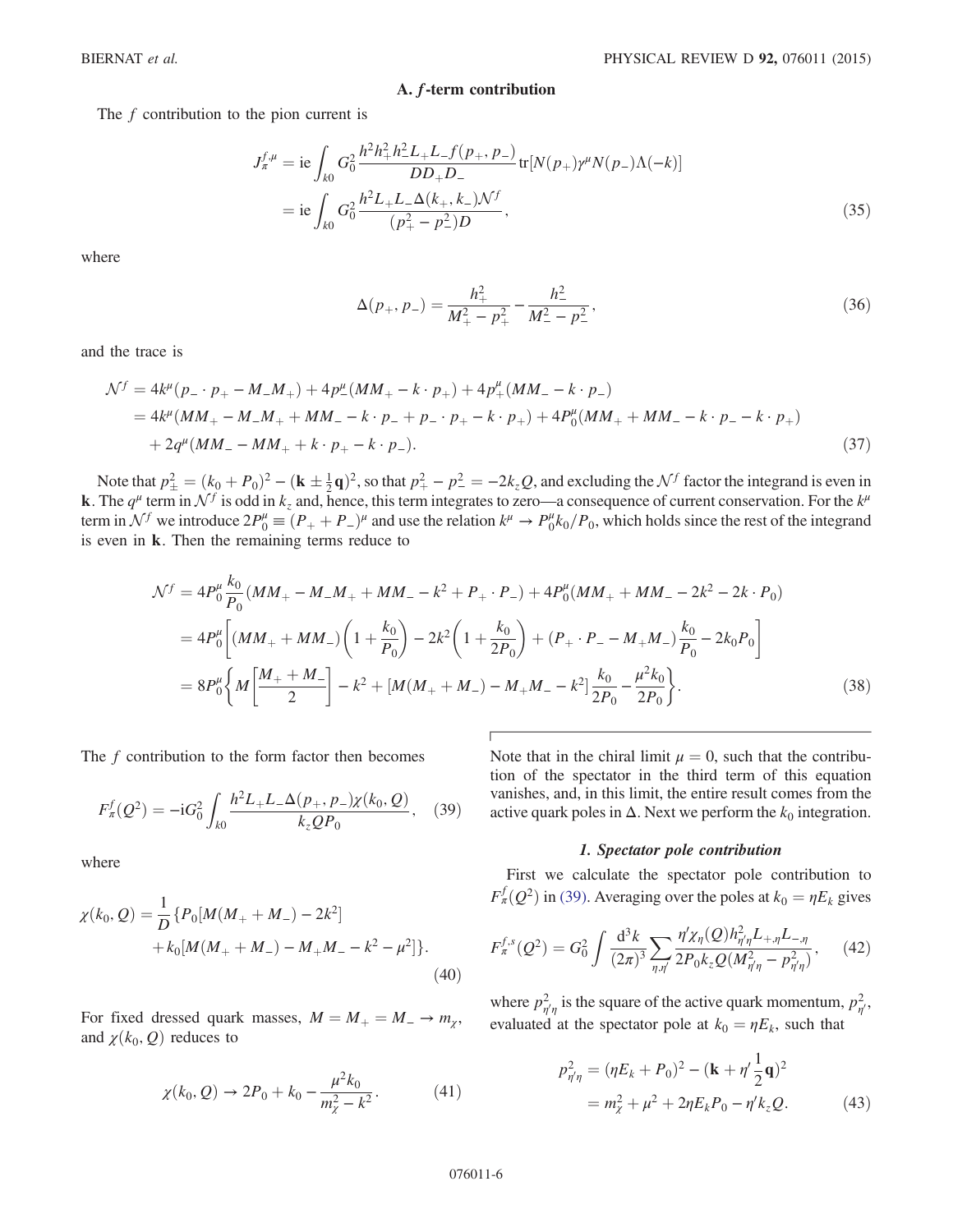The relative momenta that appear as arguments of the L functions become

$$
\rho_{\eta'\eta}^2 = \left(k + \frac{1}{2}P_{\eta'}\right)^2 = k^2 + k \cdot P_{\eta'} + \frac{\mu^2}{4}
$$

$$
= m_{\chi}^2 + \frac{\mu^2}{4} + \eta E_k P_0 - \eta' k_z \frac{Q}{2}.
$$
(44)

In [\(42\)](#page-6-1) we have also used the abbreviations

$$
h_{\eta'\eta} = h(p_{\eta'\eta}^2),
$$
  
\n
$$
M_{\eta'\eta} = M(p_{\eta'\eta}^2),
$$
  
\n
$$
L_{\eta'\eta} = L(\rho_{\eta'\eta}^2),
$$
\n(45)

and

$$
\chi_{\eta}(Q) \equiv \chi(\eta E_k, Q)
$$
  
=  $\frac{P_0}{2E_k} [m_{\chi}(M_{+,\eta} + M_{-,\eta}) - 2m_{\chi}^2]$   
+  $\frac{1}{2} \eta [m_{\chi}(M_{+,\eta} + M_{-,\eta}) - M_{+,\eta}M_{-,\eta} - m_{\chi}^2 - \mu^2].$  (46)

For fixed quark masses,  $\chi_n(Q) \to -\eta \mu^2/2$ , and the contribution to the form factor simplifies to

$$
F_{\pi}^{f,s}(Q^2) \to -G_0^2 \int \frac{\mathrm{d}^3 k}{(2\pi)^3} \frac{\mu^2}{4P_0 k_z Q} \sum_{\eta,\eta'} \frac{\eta \eta' h_{\eta'\eta}^2 L_{+,\eta} L_{-,\eta}}{m_{\chi}^2 - p_{\eta'\eta}^2}.
$$
\n(47)

In Appendixes [A2c](#page-13-0) and [A2d](#page-14-12) we analyze, for fixed quark masses and  $L(\rho^2) = 1$ , the small and large  $Q^2$ behavior of the spectator contribution to the  $f$  term. We find that the contribution has a  $Q^{-2}$  falloff at large  $Q^2$ , consistent with the experimentally observed flattening of the  $Q^2F_{\pi}(Q^2)$  curve.

 $\frac{1}{2}$ . Active pole contributions of contributions of  $\frac{1}{2}$ . Next we calculate the active pole contributions by averaging over poles in the upper half-plane at  $k_0 = -E_+ P_0$  and in the lower half-plane at  $k_0 = E_{\pm} - P_0$ . These cases are described by the subscripts  $\{\eta'\eta\}$  in the general<br>expression  $k_{\Omega} = nF$ ,  $P_{\Omega}$ . We need to evaluate at the expression  $k_0 = \eta E_{\eta'} - P_0$ . We need to evaluate, at the active particle pole  $\{\eta/\eta\}$ , the squares of the spectator<br>momentum k of the active quark momentum  $\eta$  and momentum, k, of the active quark momentum,  $p_{\eta''}$ , and of the relative momentum,  $\rho_{n''}$ . They are denoted, respectively, by

$$
\bar{k}_{\eta'\eta}^2 = (\eta E_{\eta'} - P_0)^2 - \mathbf{k}^2
$$
  
\n
$$
= m_{\chi}^2 + \mu^2 - 2\eta E_{\eta'} P_0 + \eta' k_z Q + \frac{1}{2} Q^2
$$
  
\n
$$
(p_{\eta'}^2)_{\eta'\eta} = m_{\chi}^2
$$
  
\n
$$
(p_{-\eta'}^2)_{\eta'\eta} = (\eta E_{\eta'})^2 - k_{\perp}^2 - \left(k_z - \frac{1}{2}\eta' Q\right)^2
$$
  
\n
$$
= m_{\chi}^2 + 2\eta' k_z Q \equiv \tilde{p}_{\eta'}^2
$$
  
\n
$$
(\rho_{\eta'}^2)_{\eta'\eta} = \left(\eta E_{\eta'} - \frac{1}{2} P_0\right)^2 - k_{\perp}^2 - \left(k_z + \frac{1}{4}\eta' Q\right)^2
$$
  
\n
$$
= \frac{1}{2} \bar{k}_{\eta'\eta}^2 + \frac{1}{2} m_{\chi}^2 - \frac{1}{4} \mu^2
$$
  
\n
$$
(\rho_{-\eta'}^2)_{\eta'\eta} = \left(\eta E_{\eta'} - \frac{1}{2} P_0\right)^2 - k_{\perp}^2 - \left(k_z - \frac{1}{4}\eta' Q\right)^2
$$
  
\n
$$
= (\rho_{\eta'}^2)_{\eta'\eta} + \eta' k_z Q.
$$
  
\n(48)

Since  $\left(p_{\eta'}^2\right)_{\eta'\eta} = m_{\chi}^2$ , we need only a simplified notation for  $(p_{-\eta'}^2)_{\eta'\eta}$ , namely,

$$
\overline{M}_{\eta'\eta} = M(\overline{k}_{\eta'\eta}^2)
$$
  

$$
\widetilde{M}_{\eta'} = M(\widetilde{p}_{\eta'}^2).
$$
 (49)

 $L_{+}L_{-}$  always occurs in the form of a symmetric product, such that

$$
\bar{L}_{\eta'\eta}^2 \equiv L[(\rho_{\eta'}^2)_{\eta'\eta}]L[(\rho_{-\eta'}^2)_{\eta'\eta}].
$$
\n(50)

<span id="page-7-1"></span>At the pole indicated by  $\{\eta'\eta\}, \chi(k_0, Q)$  is

$$
\bar{\chi}_{\eta'\eta}(Q) \equiv \chi(\eta E_{\eta'} - P_0, Q) \n= \frac{1}{\bar{M}_{\eta'\eta}^2 - \bar{k}_{\eta'\eta}^2} \{ P_0[\bar{M}_{\eta'\eta}(\tilde{M}_{\eta'} + m_\chi) - 2\bar{k}_{\eta'\eta}^2] \n+ (\eta E_{\eta'} - P_0)[\bar{M}_{\eta'\eta}(\tilde{M}_{\eta'} + m_\chi) \n- \tilde{M}_{\eta'} m_\chi - \bar{k}_{\eta'\eta}^2 - \mu^2] \}.
$$
\n(51)

<span id="page-7-0"></span>The f-term contribution of the active poles to the form factor then becomes

$$
F_{\pi}^{f,a}(Q^2) = G_0^2 \int \frac{\mathrm{d}^3 k}{(2\pi)^3} \sum_{\eta,\eta'} \frac{\eta' \bar{\chi}_{\eta'\eta}(Q) \bar{h}_{\eta'\eta}^2 \bar{L}_{\eta'\eta}^2}{4k_z Q E_{\eta'} P_0},\qquad(52)
$$

where  $\bar{h}_{\eta/\eta} = h(\bar{k}_{\eta/\eta}^2)$ . In Appendixes [A2a](#page-12-0) and [A2b](#page-13-1) we analyze the small and large  $Q^2$  behavior of this contribution for fixed dressed quark masses and  $L(\rho^2) = 1$ . We obtained the somewhat unexpected result that the  $f$ -term contribution from the active quark poles has the same  $Q^{-2}$ asymptotic falloff as the one from the spectator quark pole. This finding is independent of the precise functional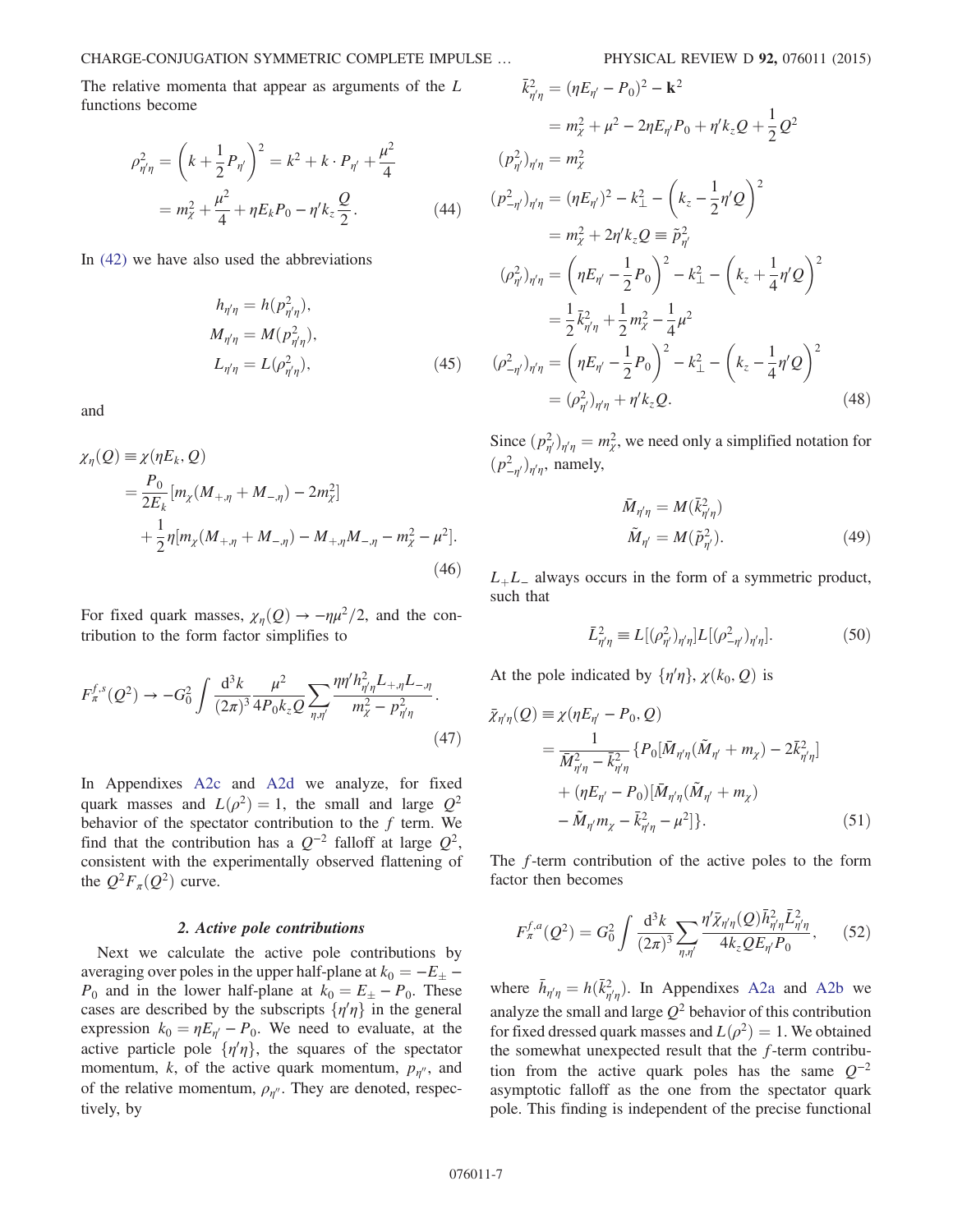form of the quark form factors and of details of the pion wave function.

#### B. δ-term contribution

Next we look at the contributions from the  $\delta$  terms in the quark current. Because the  $\delta$  form factors are proportional to the difference of the mass functions, there are no contributions to this term in the case of fixed quark masses. For running quark masses the  $\delta$ -term contribution is given by

$$
J_{\pi}^{\delta,\mu} = ie \int_{k0} \frac{G_0^2 h_+^2 h_-^2 L_+ L_-}{DD_+ D_-} tr\{N(p_+) \times [\delta(p_+, p_-) \Lambda(-p_+) \gamma^{\mu} + \delta(p_-, p_+) \gamma^{\mu} \Lambda(-p_-)] \times N(p_-) N(-k) \} = -ie \int_{k0} \frac{G_0^2 h_-^2 L_+ L_-}{2k_z QD} \delta M \left\{ \frac{h_-^2 \mathcal{N}_-^{\delta}}{D_-} + \frac{h_+^2 \mathcal{N}_+^{\delta}}{D_+} \right\}
$$
(53)

where  $\delta M = M_+ - M_-$ , and the traces are

$$
\mathcal{N}_{-}^{\delta} = \text{tr}\{\gamma^{\mu}(M_{-} + p_{-})(M - k)\}
$$
  
= 4k^{\mu}(M - M\_{-}) + 4P\_{0}^{\mu}M + 2q^{\mu}M,  

$$
\mathcal{N}_{+}^{\delta} = \text{tr}\{(M_{+} + p_{+})\gamma^{\mu}(M - k)\}
$$
  
= 4k^{\mu}(M - M\_{+}) + 4P\_{0}^{\mu}M - 2q^{\mu}M. (54)

As before, the coefficient of the  $q^{\mu}$  term is odd in  $k_z$ , and thus integrates to zero, a consequence of current conservation. Since the factor multiplying  $k^{\mu}$  is even in  $k_z$ , we can substitute  $k^{\mu} \rightarrow k_0 P_0^{\mu}/P_0$  in the trace terms, which gives

$$
\mathcal{N}_{+}^{\delta} \rightarrow 4P_{0}^{\mu}\left[(M-M_{+})\frac{k_{0}}{P_{0}}+M\right],
$$
  

$$
\mathcal{N}_{-}^{\delta} \rightarrow 4P_{0}^{\mu}\left[(M-M_{-})\frac{k_{0}}{P_{0}}+M\right].
$$
 (55)

Then the contribution to the form factor becomes

$$
F_{\pi}^{\delta}(Q^2) = -i \int_{k0} \frac{G_0^2 h^2 L_+ L_-}{k_z Q P_0} \frac{\delta M}{M^2 - k^2}
$$
  
 
$$
\times \left\{ \Sigma_1(p)(P_0 + k_0) - \Sigma_2(p) k_0 \right\}, \quad (56)
$$

where

$$
\Sigma_1(p) = M \left[ \frac{h_-^2}{M_-^2 - p_-^2} + \frac{h_+^2}{M_+^2 - p_+^2} \right],
$$
  

$$
\Sigma_2(p) = \frac{M_- h_-^2}{M_-^2 - p_-^2} + \frac{M_+ h_+^2}{M_+^2 - p_+^2}.
$$
 (57)

It is explicit in the three last equations that both active and spectator quark poles contribute to the  $\delta$  term of the pion form factor. Next we perform the  $k_0$  integration. Averaging over the spectator poles at  $k_0 = \eta E_k$  gives the spectator contribution

$$
F_{\pi}^{\delta,s}(Q^2) = G_0^2 \int \frac{d^3k}{(2\pi)^3} \frac{1}{4k_z Q P_0 E_k} \sum_{\eta,\eta'} h_{\eta'\eta}^2 L_{+,\eta} L_{-,\eta} \left( \frac{M_{+,\eta} - M_{-,\eta}}{M_{\eta'\eta}^2 - p_{\eta'\eta}^2} \right) [m_\chi P_0 + \eta E_k (m_\chi - M_{\eta'\eta})],\tag{58}
$$

and averaging over active quark poles at  $k_0 = \eta E_{\eta'} - P_0$  gives

$$
F_{\pi}^{\delta,a}(Q^2) = -G_0^2 \int \frac{\mathrm{d}^3 k}{(2\pi)^3} \frac{1}{4k_z Q P_0} \sum_{\eta,\eta'} \frac{\eta' \bar{h}_{\eta'\eta}^2 \bar{L}_{\eta'\eta}^2}{E_{\eta'}} \left(\frac{\tilde{M}_{\eta'} - m_\chi}{\bar{M}_{\eta'\eta}^2 - \bar{k}_{\eta'\eta}^2}\right) [m_\chi P_0 + \eta E_{\eta'}(\bar{M}_{\eta'\eta} - m_\chi)].\tag{59}
$$

#### C. g-term contribution

The remaining contribution comes from the fully offshell  $q$  term in the quark current, which reads

$$
J_{\pi}^{g,\mu} = i e \int_{k0} \frac{G_0^2 h^2 h_+^2 h_-^2 L_+ L_-}{DD_+ D_-} g(p_+, p_-)
$$
  
× tr{ $N(p_+) \Lambda(-p_+) \gamma^{\mu} \Lambda(-p_-) N(p_-) N(-k)}$ }  
= -i e  $\int_{k0} \frac{2G_0^2 h^2 (h_+^2 - h_-^2) L_+ L_- k^{\mu}}{k_z Q D}$ . (60)

There is no contribution from the active quark poles to this term, because the denominators  $D_+$  and  $D_-$  cancel with  $N(p_+) \Lambda(-p_+)$  and  $\Lambda(-p_-)N(p_-)$ , respectively. Hence, the only contribution comes from the spectator poles. Excluding the factor of  $k^{\mu}$ , the integrand is even in **k**. Hence, we can replace  $k^{\mu} \rightarrow k_0 P_0^{\mu}/P_0$  and the g-term contribution to the pion form factor becomes

<span id="page-8-0"></span>
$$
F_{\pi}^{g}(Q^{2}) = -iG_{0}^{2} \int_{k0} \frac{h^{2}(h_{+}^{2} - h_{-}^{2})L_{+}L_{-}k_{0}}{k_{z}QDP_{0}}.
$$
 (61)

Then, averaging over the poles at  $k_0 = \eta E_k$  gives

$$
F_{\pi}^{g}(Q^{2}) = G_{0}^{2} \int \frac{\mathrm{d}^{3}k}{(2\pi)^{3}} \frac{1}{4k_{z}QP_{0}} \sum_{\eta,\eta'} \eta \eta' h_{\eta'\eta}^{2} L_{+,\eta} L_{-,\eta}. \tag{62}
$$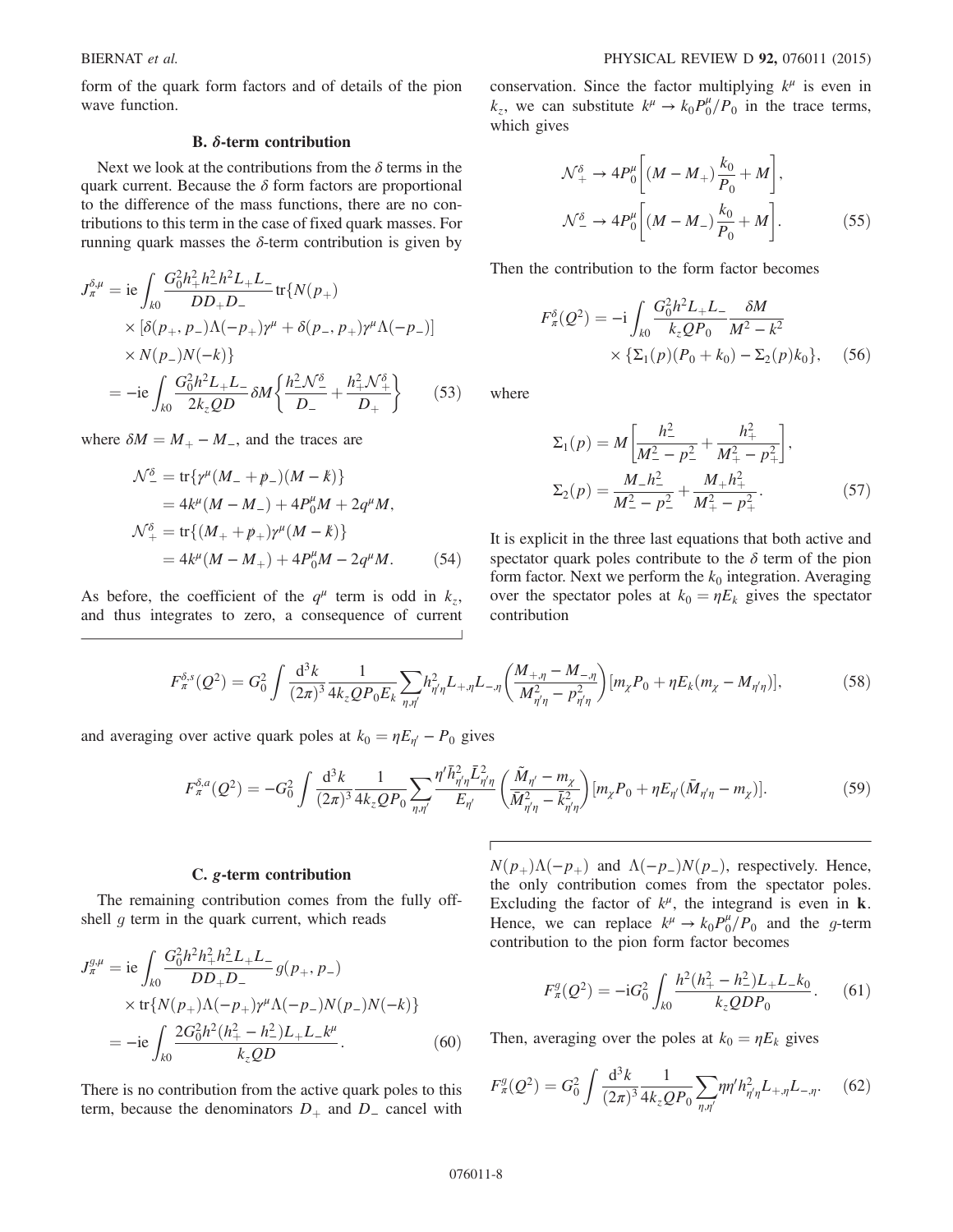#### CHARGE-CONJUGATION SYMMETRIC COMPLETE IMPULSE … PHYSICAL REVIEW D 92, 076011 (2015)

It is interesting to observe that the  $q$ -term contribution is identical for fixed and running quark masses, because the dependence on the mass function cancels out. In Appendixes [A1a](#page-11-1) and [A1b](#page-12-1) we analyze, for  $L(\rho^2) = 1$ , the small and large  $Q^2$  behavior of this contribution. Similar to what we found for the  $f$ -term, the  $g$  term contribution also falls off as  $Q^{-2}$  and is also independent of the functional form of the quark form factors.

### V. RESULTS

<span id="page-9-1"></span><span id="page-9-0"></span>In our previous paper, Ref. [\[20\],](#page-14-6) on the pion form factor in the relativistic impulse approximation, we have used strong quark form factors of the simple form

$$
h(p^2) = \left(\frac{\Lambda_{\chi}^2 - m_{\chi}^2}{\Lambda_{\chi}^2 - p^2}\right)^2.
$$
 (63)

Here  $\Lambda_{\chi}$  is a cutoff parameter. Both  $m_{\chi}$  and  $\Lambda_{\chi}$  are determined by a fit of the quark mass function  $M(p^2)$  =  $m_{\gamma}h^2(p^2)$  at negative  $p^2$  to the lattice QCD data [\[31\]](#page-14-13) extrapolated to the chiral limit [\[21\]](#page-14-7). The fit gives  $\Lambda_{\chi} =$ 2.04 GeV and  $m_{\chi} = 0.308$  GeV. Note that  $h(p^2)$  of [\(63\)](#page-9-1)<br>has a pole at  $\Lambda_{\chi}^2 = p^2$ . Our previous calculation only<br>explored the values of  $n^2$  at the PIA spectator pertials explored the values of  $p_{\pm}^2$  at the RIA spectator particle<br>pole (at  $k_2 = -E$ .) which from Eq. (43) is bounded by pole (at  $k_0 = -E_k$ ) which, from Eq. [\(43\),](#page-6-2) is bounded by

$$
p_{\eta',-}^2 = m_{\chi}^2 + \mu^2 - 2E_k P_0 - \eta' k_z Q
$$
  
 
$$
\leq m_{\chi}^2 + \mu^2 < \Lambda_{\chi}^2. \tag{64}
$$

The contributions from the active particle poles and the spectator pole at  $k_0 = E_k$  included in the present C-CIA calculation will probe the structure of the form factor  $h$  also at large positive  $p^2$  and will, therefore, depend on the definition of  $h$  in this region. To study this sensitivity, we adopt a generalization of the piecewise form proposed in [\[21\]](#page-14-7),

<span id="page-9-3"></span><span id="page-9-2"></span>

FIG. 2 (color online). The chiral limit mass function  $M(p^2)$ , for  $\alpha = 3$  (dashed, brown),  $\alpha = 1$  (solid, orange), and  $\alpha = 0.5$ (dotted, purple) compared with the lattice data [\[31\]](#page-14-13) extrapolated to the chiral limit.

$$
h(p^2) = \begin{cases} \left(\frac{\Lambda_p^2 - m_z^2}{\Lambda_p^2 - p^2}\right)^2 & \text{if } p^2 < s_+\\ \mathcal{N}(\alpha) \left(\frac{\alpha^2 \Lambda_z^2 - m_\chi^2}{\alpha^2 \Lambda_z^2 + p^2 - 2s_+}\right)^2 & \text{if } p^2 > s_+ \end{cases} \tag{65}
$$

where  $s_+ < \Lambda_{\chi}^2$  is some fixed value (given below), and the normalization factor. normalization factor

<span id="page-9-4"></span>

FIG. 3 (color online). Comparison of the normalized spectator pole (red, dotted) and active pole (blue, dashed) contributions, calculated with running quark masses, for  $\mu = 0.14$  GeV (top panel), for  $\mu = 0.42$  GeV (middle panel), and  $\mu = 0.60$  GeV (bottom panel). In each panel the sum of active and spectator pole contributions is the solid purple line which approaches 1 at small  $Q^2$ . The asymptotic function  $\frac{1}{3}Q^{-2}$ , which fits the high  $Q^2$  form factor data, is shown for comparison.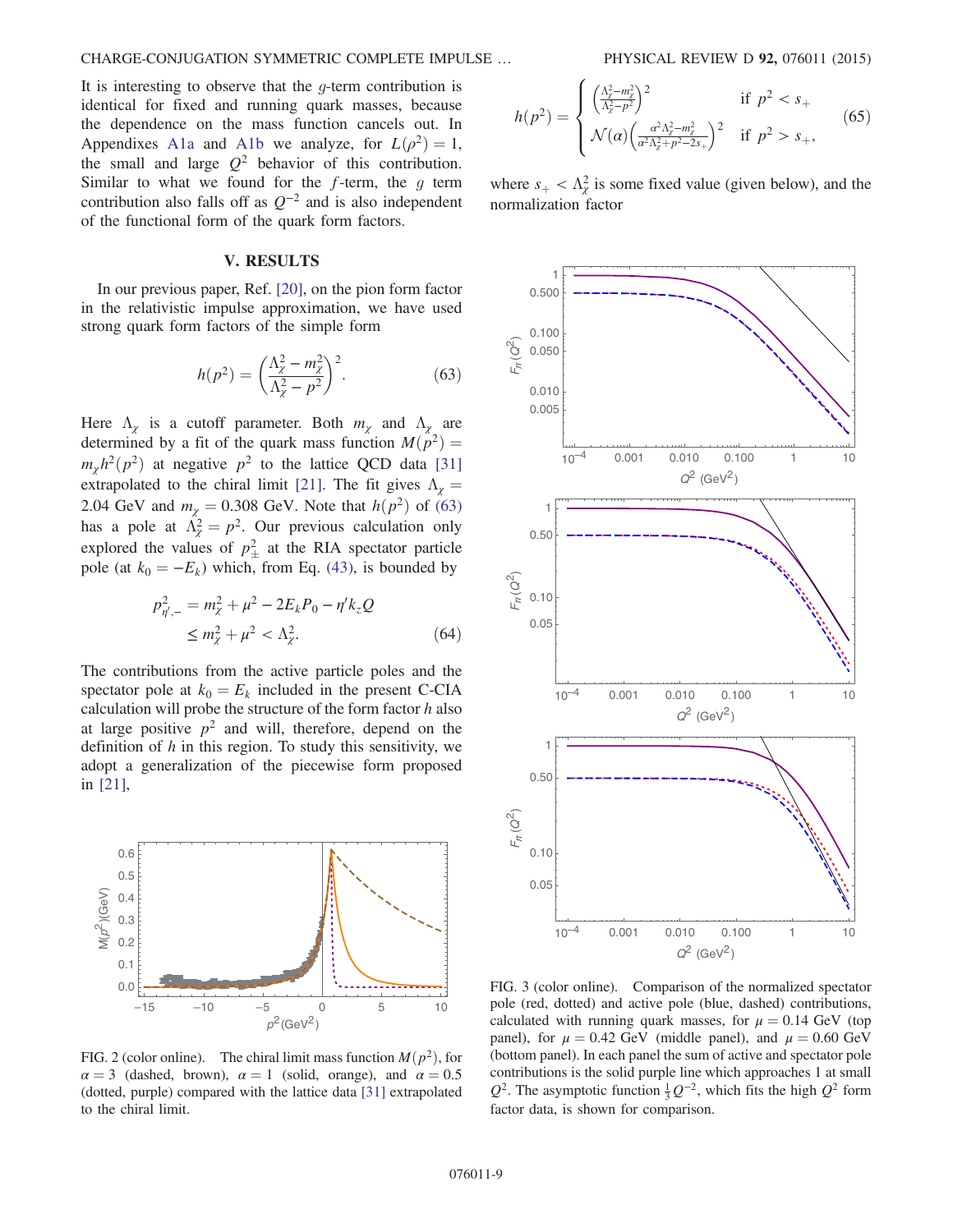<span id="page-10-0"></span>

FIG. 4 (color online). The data [32–[40\]](#page-14-14) for the pion form factor shown against the simple model  $F_{\pi}(Q^2) = \frac{1}{3}Q^{-2}$  (solid line).

$$
\mathcal{N}(\alpha) = \left[ \frac{(\Lambda_{\chi}^2 - m_{\chi}^2)(\alpha^2 \Lambda^2 - s_+)}{(\alpha^2 \Lambda_{\chi}^2 - m_{\chi}^2)(\Lambda^2 - s_+)} \right]^2, \tag{66}
$$

makes  $h(p^2)$  continuous at  $p^2 = s_+$ . Note that this definition of  $h(p^2)$  in the region  $p^2 > s_+$  ensures that it has no pole at  $p^2 = \Lambda_{\chi}^2$ , or anywhere in the region if  $\alpha^2 \Lambda_{\chi}^2 > s_+$ .<br>Varying the value of the parameter  $\alpha$  allows us to study Varying the value of the parameter  $\alpha$  allows us to study the sensitivity of the pion form factor to the functional form of  $h(p^2)$  in this region (where it is not constrained by lattice data). If  $\alpha = 1$ , the new definition [\(65\)](#page-9-2) is identical to the one proposed in [\[21\]](#page-14-7), and we emphasize that when  $p^2 < s_+$ , the form [\(65\)](#page-9-2) is identical to Eq. [\(63\)](#page-9-1) used in our previous calculations of the pion form factor in the RIA [\[21\]](#page-14-7) and, therefore, the results of these calculations remain unchanged by using [\(65\).](#page-9-2) We choose  $s_+ = (\Lambda_{\gamma} - \Lambda_{\gamma})$  $(m_\chi)^2/4 = 0.752 \text{ GeV}^2$ . For  $\alpha = 1$ ,  $h(p^2)$  is symmetric about  $p^2 = s_+$  $p^2 = s_+$  $p^2 = s_+$ . Figure 2 shows the mass function  $M(p^2) =$  $m_{\gamma}h^2(p^2)$  for  $\alpha = 0.5, 1$ , and 3 together with the lattice data extrapolated to the chiral limit.

<span id="page-10-1"></span>

FIG. 5 (color online). The ratio  $F^s_\pi/F^a_\pi$  for fixed (dashed lines) and running (solid lines) quark masses, and different values of  $\mu$ . The pairs of curves, from top to bottom, are the results obtained with  $\mu = 0.60$  (brown), 0.42 (orange), and 0.14 GeV (purple).

We have calculated the form factor for both fixed dressed quark masses by setting  $M(p^2) \rightarrow m_\chi$  and running dressed quark masses with  $M(p^2) = m_x h^2(p^2)$ . In both cases we keep the strong quark form factors in the pion vertex functions and in the quark current as defined by Eq. [\(65\)](#page-9-2). All results presented here were obtained with  $L(\rho^2) = 1$ .

In Fig. [3](#page-9-4) we compare the spectator and active quark pole contributions, calculated with running quark masses, for different values of the pion mass, namely  $\mu = 0.14, 0.42,$ and 0.6 GeV. Also shown in this figure is the asymptotic function  $\frac{1}{3}Q^{-2}$  which gives a good fit to the pion form factor at large  $Q^2$ , as can be seen in Fig. [4](#page-10-0). Comparing the slopes of this asymptotic form to the form factor curves shows that all of the contributions have the correct  $1/Q^2$ falloff at large  $Q^2$ . One notices in the results of Fig. [3](#page-9-4) that, as the pion mass decreases, this asymptotic behavior sets in for smaller values of  $Q^2$ . Note also that both the spectator and active pole contribution are normalized by the same factor to ensure that  $F_{\pi}^{s}(0) + F_{\pi}^{a}(0) = 1$ .<br>Figure 5 shows the ratio  $F^{s}(O^{2})/F^{a}(0)$ 

Figure [5](#page-10-1) shows the ratio  $F_{\pi}^{s}(Q^{2})/F_{\pi}^{a}(Q^{2})$  for fixed and<br>nuing quark masses and different values of u. It is a running quark masses and different values of  $\mu$ . It is a surprising result that these fixed and running mass calculations are very close to each other over the entire  $Q^2$  range,

<span id="page-10-2"></span>

FIG. 6 (color online). The pion form factor contributions calculated for  $\alpha = 3$  (dashed, brown),  $\alpha = 1$  (solid, orange), and  $\alpha = 0.5$  (dotted, purple), with  $\mu = 0.42$  GeV and with running quark masses. The top panel shows the spectator and the bottom panel shows the active pole contributions.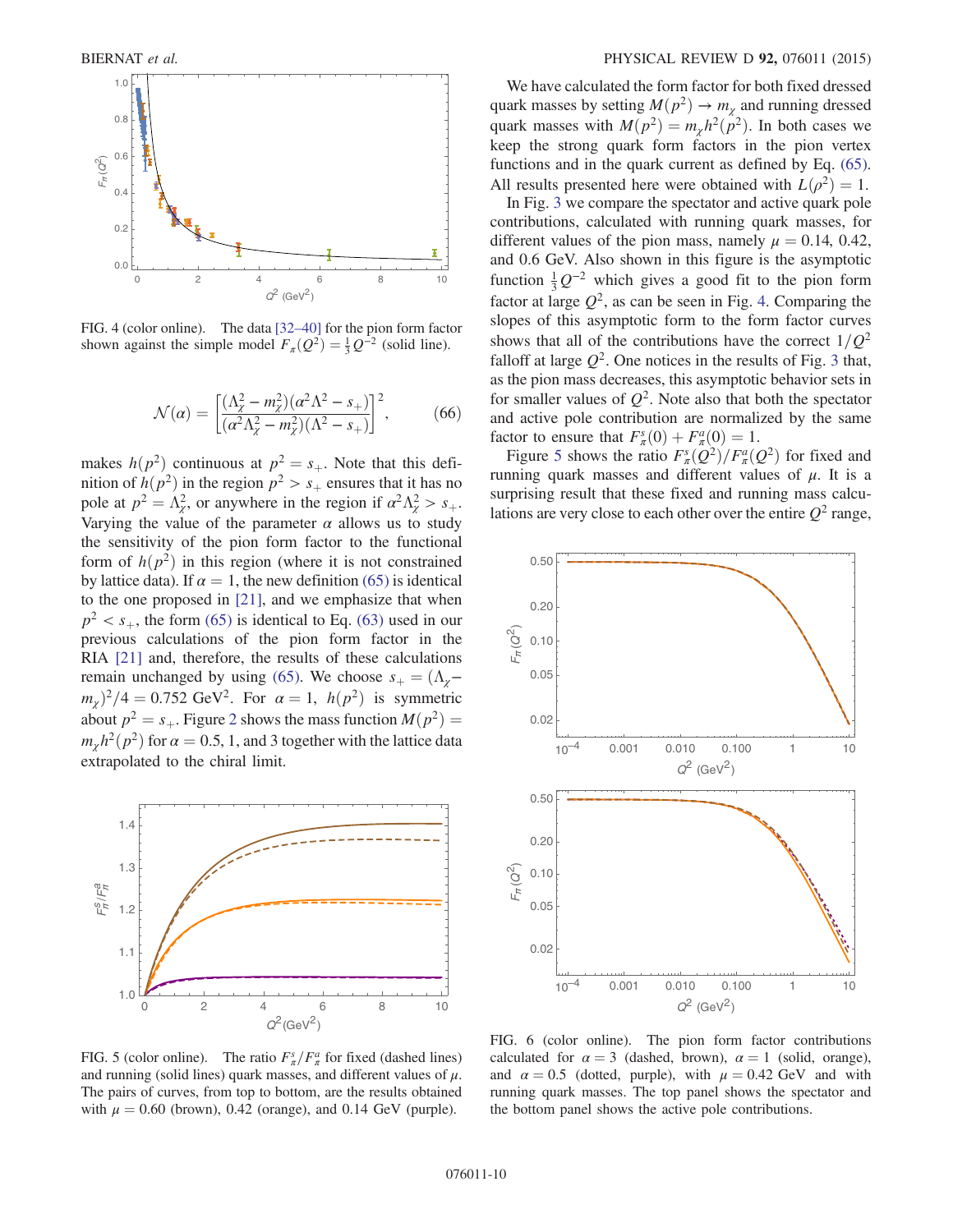with the possible exception for large  $\mu$  and large  $Q^2$ , where the running mass results are larger by about 10%.

We have also looked at the sensitivity of the pion form factor to the shape of the h form factor in the timelike  $p^2$ region, where it is not constrained by lattice data. In particular, we have varied the parameter  $\alpha$  between 0.5 and 3. We find that the pion form factor is quite insensitive to these variations; only the active quark pole contributions at large  $Q^2$  display any sensitivity at all. Figure [6](#page-10-2) shows the results for  $\mu = 0.42$  GeV.

#### VI. SUMMARY AND CONCLUSIONS

<span id="page-11-0"></span>The present study of the pion form factor using the CST improves on our previous work [\[20\]](#page-14-6), which was done in the RIA, where only one quark pole contribution to the triangle diagram for the pion current, the negative-energy spectator pole, was calculated. In the present work we take all six quark pole contributions into account. These are the positive- and negative-energy spectator poles and the positive- and negative-energy poles of the quark that interacts with the photon. The latter are referred to as the active poles. The inclusion of both positive- and negative-energy poles is necessary in order to preserve C invariance in CST [\[21,25\]](#page-14-7); hence, we refer to the present calculation as the C-CIA.

For the calculation of the pion form factor in C-CIA, we use the same off-shell quark current as introduced in [\[20\].](#page-14-6) It satisfies the Ward-Takahashi identity and, therefore, our pion current is conserved. Our results for the pion form factor in C-CIA depend also on the pion mass  $\mu$ , similar to what was found in our previous RIA calculations [\[20\].](#page-14-6) As expected from the pole analysis therein, we find that for small  $\mu$  the active quark contributions are as important as the spectator contributions, over the whole range of  $Q^2$ . For large  $\mu$  and large  $Q^2$ , the active pole contributions are smaller than the spectator contributions by about 30%. For small  $\mu$ , the spectator and active pole contributions are nearly identical, not only in magnitude but also in shape, even for large  $Q^2$ . This is a surprising new result. Nevertheless, it confirms the correct large- $Q^2$  behavior obtained in [\[20\],](#page-14-6) which remains unchanged by the inclusion of the active poles, and sustains the flattening of  $Q^2F_{\pi}(Q^2)$  for large  $Q^2$ .

We emphasize that the pion vertex function, as introduced in Ref. [\[20\],](#page-14-6) is a very simple Ansatz that can be understood as a finite-pion-momentum extension of the pion vertex function in the chiral limit. The similarity between spectator and active pole contributions may be the result of using this simple pion vertex function with  $L(\rho^2) = 1$ .

We have also studied the effect of the running dressed quark masses on the pion form factor. We find that for small  $\mu$  the results for the pion form factors calculated with running and with fixed dressed quark masses are nearly identical, and only for larger  $\mu$  and  $Q^2$  do we observe some differences, but these are quite small.

Related to this we have also investigated the sensitivity of the pion form factor on the strong quark form factors. In the C-CIA, the quark form factors, and accordingly the quark mass functions, are tested over the whole  $p<sup>2</sup>$  range. In particular, at positive  $p^2$  where their shapes are not constrained by lattice QCD data, this offers the possibility to obtain important information about the mass function in this region. However, we find that for small pion mass the shape of the pion form factor, even in the small  $Q^2$  region, is quite insensitive to the functional form of the strong quark form factors. The early onset of the  $Q^{-2}$  behavior for small  $\mu$  may be connected to this observed insensitivity. Only the active poles for large  $\mu$  and  $Q^2$  show a small dependence.

It should be mentioned that in this first C-CIA study of the pion form factor, we were rather constrained in our choices for the pion vertex function. In particular, at small pion masses our form factor persistently falls below the data at small  $Q^2$ . A more stringent comparison of our calculations with the data will be possible once the precise pion vertex functions as solutions of the exact CST-BSE, as well as a dynamically calculated fully dressed quark current, become available. Work on both subjects is currently under way.

# ACKNOWLEDGMENTS

E. P. B., M. T. P., and A. S. thank the Jefferson Lab Theory Center for its hospitality during recent visits when part of this work was performed. This work received financial support from Fundação para a Ciência e a Tecnologia (FCT) under Grants No. UID/FIS/00777/ 2013, No. CERN/FP/123580/2011, and No. SFRH/BPD/ 100578/2014. This work was also partially supported by Jefferson Science Associates, LLC, under U. S. Department of Energy Contract No. DE-AC05-06OR23177. The diagrams have been drawn with JaxoDraw [\[41\]](#page-15-0).

# APPENDIX A: SMALL AND LARGE Q BEHAVIOR OF THE PION FORM FACTOR

#### 1. g-term contribution

Here we investigate the small and large Q behavior of the g-term contribution  $F_{\pi}^{g}(Q^2)$ , Eq. [\(61\)](#page-8-0).

### a. Small Q behavior

<span id="page-11-1"></span>It is easy to obtain the small O behavior if  $\mu \neq 0$ (the form factor diverges for all Q when  $\mu = 0$ ). Then to order Q,

$$
h_{\eta'\eta}^2 \simeq \hat{h}_{\eta}^2 - \eta' k_z Q \frac{\mathrm{d}\hat{h}_{\eta}^2}{\mathrm{d}\hat{p}_{\eta}^2},\tag{A1}
$$

<span id="page-11-2"></span>where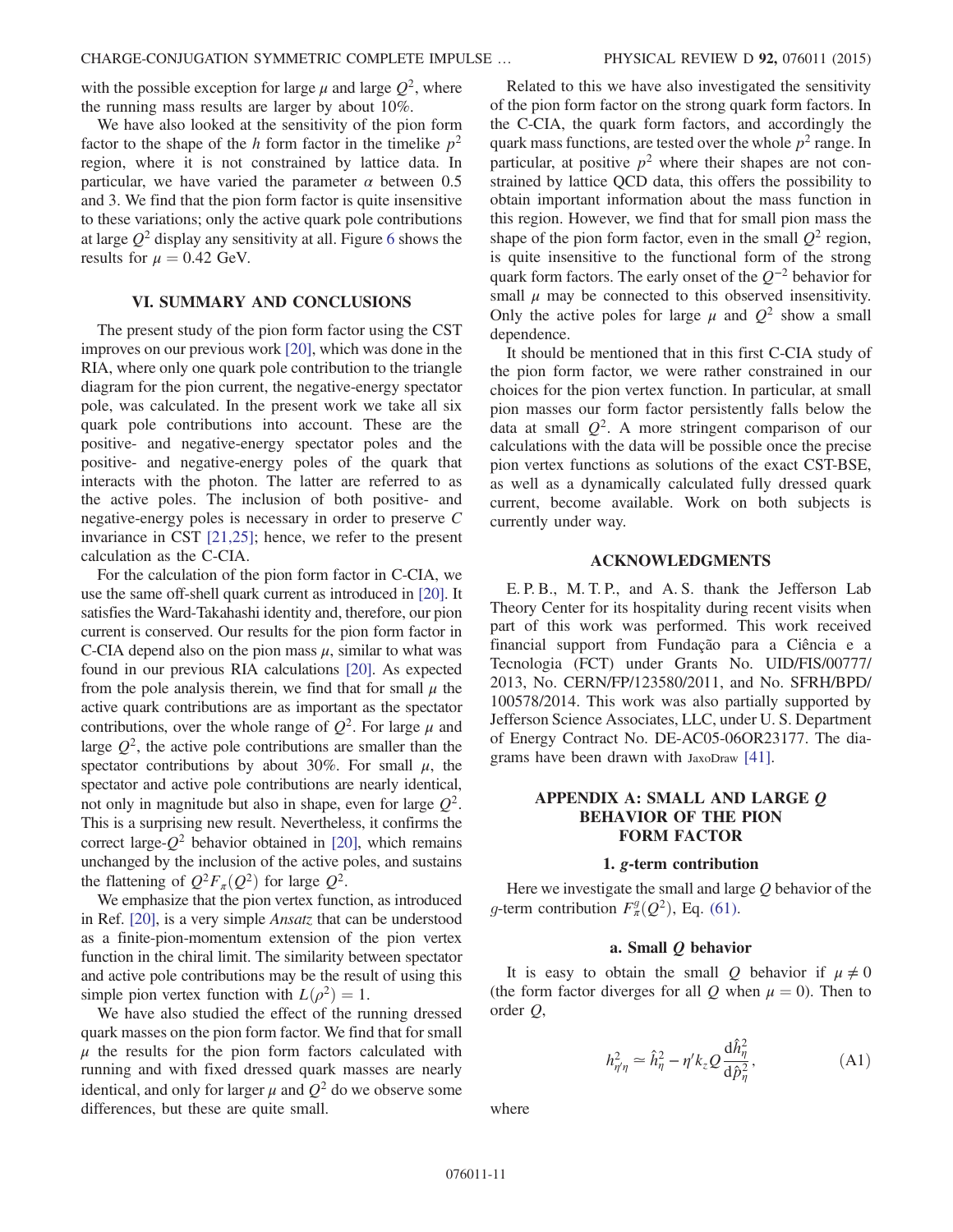$$
\hat{p}_{\eta}^{2} = \lim_{Q \to 0} p_{\eta/\eta}^{2} = m_{\chi}^{2} + \mu^{2} + 2\eta\mu E_{k}, \tag{A2}
$$

and

$$
\hat{h}_{\eta} = h(\hat{p}_{\eta}^2). \tag{A3}
$$

<span id="page-12-2"></span>(Here symbols with "hats" should not be confused with on-shell four-vectors.) Note that  $\hat{p}_{\eta}^2 \to \eta \infty$  as  $k \to \infty$ , only if  $\mu \neq 0$ . Since  $\hat{h}_{\eta}$  does not depend on  $\eta'$ , the  $\eta'$  sum contributes a factor of 2, and the small  $Q$  limit becomes

$$
\lim_{Q \to 0} F_{\pi}^{g}(Q^{2}) = -G_{0}^{2} \int \frac{\mathrm{d}^{3}k}{(2\pi)^{3}} \frac{1}{2\mu} \sum_{\eta} \eta \frac{\mathrm{d}\hat{h}_{\eta}^{2}}{\mathrm{d}\hat{p}_{\eta}^{2}}, \quad \text{(A4)}
$$

<span id="page-12-1"></span>where we have used that  $P_0 \rightarrow \mu$  as  $Q \rightarrow 0$ .

#### b. Large Q behavior

At large  $Q$  the arguments of  $h$  can only be small (and, hence, the integrals large) if  $k_z$  is very large (so that  $k_z \sim E_k$ ). Expanding the arguments for large  $k_z$  and Q gives

$$
p_{\eta'\eta}^2 \approx m_{\chi}^2 + \mu^2 + Q \left[ \eta |k_z| + \eta \frac{m_{\chi}^2 + k_{\perp}^2}{2|k_z|} - \eta' k_z \right] + \frac{2\eta\mu^2 |k_z|}{Q} \equiv p_{\infty}^2.
$$
 (A5)

For  $p_{\infty}^2$  to be small at large  $k_z$  requires that the sign of  $k_z$  be chosen so that  $\eta |k_z| - \eta' k_z = 0$ , which will be true only<br>for positive k if  $n = n'$  and peoplive k if  $n = -n'$  Hence for positive  $k_z$  if  $\eta = \eta'$ , and negative  $k_z$  if  $\eta = -\eta'$ . Hence,<br>the integrals for  $n - \eta'$  run from  $0 \le k \le \infty$  and for the integrals for  $\eta = \eta'$  run from  $0 \le k_z < \infty$ , and for  $\eta = -\eta'$  from  $-\infty < k_z \leq 0$ , and with this understanding, the arguments go to

<span id="page-12-4"></span>
$$
p_{\infty}^{2} \to \begin{cases} m_{\chi}^{2} + \mu^{2} + \eta Q \left[ \frac{m_{\chi}^{2} + k_{\perp}^{2}}{2k_{z}} + \frac{2\mu^{2}k_{z}}{Q^{2}} \right], & \eta = \eta' \\ m_{\chi}^{2} + \mu^{2} - \eta Q \left[ \frac{m_{\chi}^{2} + k_{\perp}^{2}}{2k_{z}} + \frac{2\mu^{2}k_{z}}{Q^{2}} \right], & \eta = -\eta'. \end{cases} (A6)
$$

We obtain

$$
\lim_{Q \to \infty} F_{\pi}^{g}(Q^{2}) = \frac{R^{g}}{Q^{2}},
$$
\n(A7)

<span id="page-12-5"></span>where, transforming  $k_z = Qk_z''$ ,

$$
R^{g} = G_{0}^{2} \int \frac{d^{2}k_{\perp}}{(2\pi)^{3}} \frac{1}{2} \sum_{\eta} \times \left\{ \int_{0}^{\infty} \frac{dk_{z}''}{k_{z}''} h^{2} [p_{\infty,\eta}''] - \int_{-\infty}^{0} \frac{dk_{z}''}{k_{z}''} h^{2} [p_{\infty,-\eta}''] \right\}
$$
  
=  $G_{0}^{2} \int \frac{d^{2}k_{\perp}}{(2\pi)^{3}} \int_{0}^{\infty} \frac{dk_{z}''}{k_{z}''} \sum_{\eta} h^{2} [p_{\infty,\eta}''],$  (A8)

<span id="page-12-6"></span>where we introduced the convenient notation

$$
p_{\infty,\eta}^{\prime\prime2} = m_{\chi}^2 + 2\eta\mu^2 \left(k_z^{\prime\prime} + \frac{1}{2}\eta\right) + \eta \frac{m_{\chi}^2 + k_{\perp}^2}{2k_z^{\prime\prime}},\qquad\text{(A9)}
$$

and, in the second equation, we changed the sign of  $k''_z$ , allowing the two terms to be combined into one (with a factor of 2). Note that the singularity that was at  $k_z = 0$  is now suppressed by the property  $h(\pm\infty) = 0$ , and that, because  $\mu \neq 0$  the integrals converge at both  $k_z'' = 0$  and  $k'' - \infty$ . The integrals neak at  $k_z'' = \infty$ . The integrals peak at

$$
k''_z|_{\text{peak}} = \frac{\sqrt{m_\chi^2 + k_\perp^2}}{2\mu}.
$$
 (A10)

Notice that if  $\eta = -1$ , and  $k_z'' = 1/2$ , the argument becomes

$$
p_{\infty,-\text{|crit}}^{"2} = -k_{\perp}^2. \tag{A11}
$$

#### 2. f-term contribution

<span id="page-12-0"></span>Here we investigate, for fixed quark masses, the small and large  $Q$  behavior of the  $f$ -term contribution  $F_{\pi}^{f}(Q^{2})$ , Eq. [\(39\)](#page-6-0).

#### a. Small Q behavior of active pole contributions

The small Q behavior can be obtained by expanding  $h^2$ near  $Q = 0$  to order  $Q$ ,

$$
\bar{h}_{\eta'\eta}^2 \simeq \hat{h}_{-\eta}^2 + \frac{\eta' Q k_z}{E_k} (E_k - \eta \mu) \frac{d\hat{h}_{-\eta}^2}{d\hat{p}_{-\eta}^2},
$$
 (A12)

where  $\hat{p}_\eta^2$  and  $\hat{h}_\eta$  were defined in Eq. [\(A2\).](#page-11-2) Using

$$
\bar{\chi}_{\eta'\eta}(0) = \eta E_k + \mu - \frac{\mu(\eta E_k - \mu)}{2\eta E_k - \mu} = \frac{2E_k^2}{2\eta E_k - \mu}, \quad (A13)
$$

which is nonsingular as long as  $2m_\gamma > \mu$ , and taking the  $Q \rightarrow 0$  limit in the rest of [\(52\)](#page-7-0) gives

<span id="page-12-3"></span>
$$
\lim_{Q \to 0} F_{\pi}^{f,a}(Q^2) = G_0^2 \int \frac{d^3 k}{(2\pi)^3} \frac{1}{\mu} \sum_{\eta} \frac{\eta(\eta E_k - \mu)}{2\eta E_k - \mu} \frac{d\hat{h}_{-\eta}^2}{d\hat{p}_{-\eta}^2},\tag{A14}
$$

where the two identical  $\eta'$  terms have been combined, giving a factor of 2. Changing  $\eta \to -\eta$  in the sum gives a result which reduces to Eq. [\(A4\)](#page-12-2) if  $\mu = 0$ ,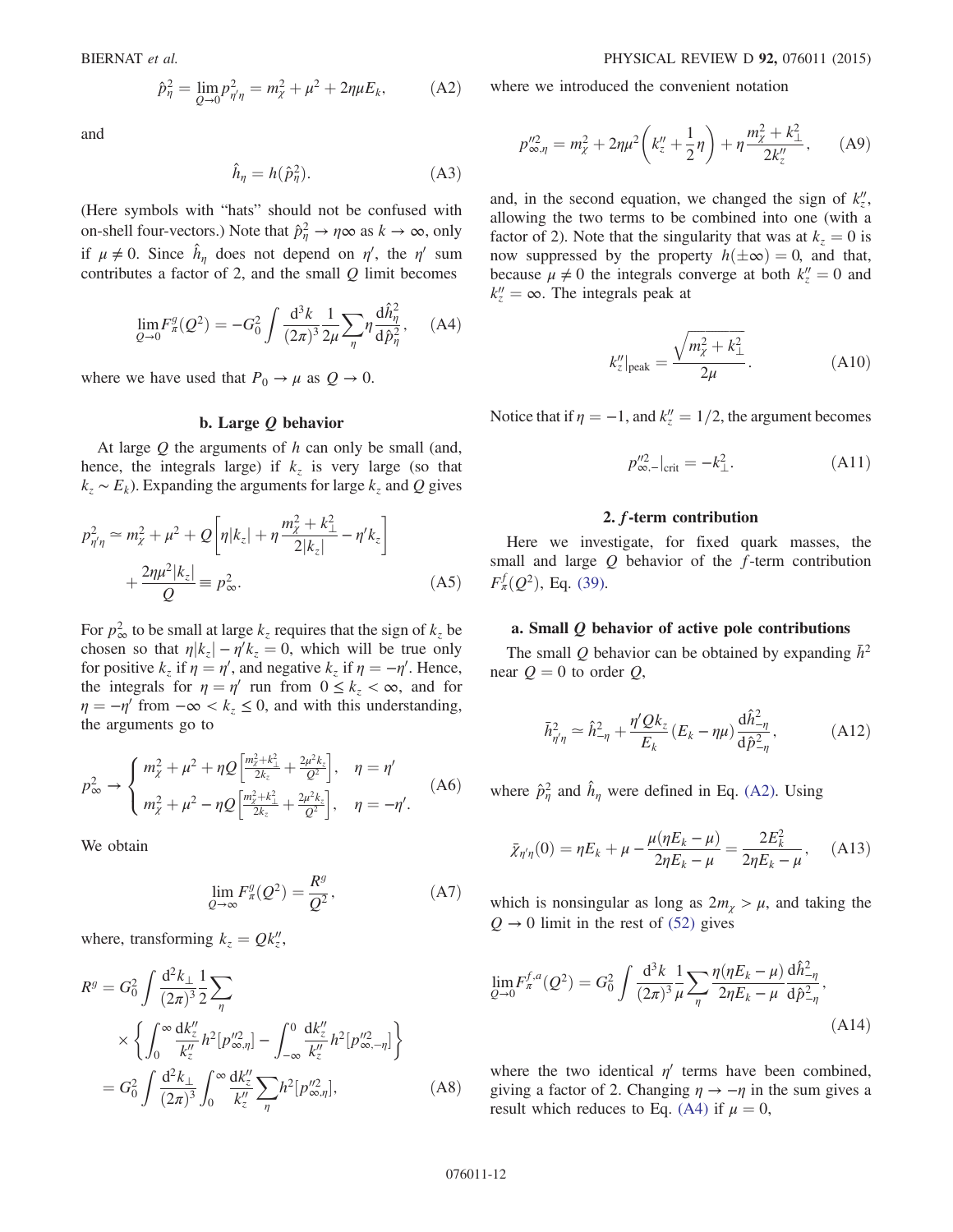CHARGE-CONJUGATION SYMMETRIC COMPLETE IMPULSE … PHYSICAL REVIEW D 92, 076011 (2015)

$$
\lim_{Q \to 0} F_{\pi}^{f,a}(Q^2) = -G_0^2 \int \frac{\mathrm{d}^3 k}{(2\pi)^3} \frac{1}{\mu} \sum_{\eta} \frac{\eta(\eta E_k + \mu)}{2\eta E_k + \mu} \frac{\mathrm{d}\hat{h}_{\eta}^2}{\mathrm{d}\hat{p}_{\eta}^2}.
$$
\n(A15)

#### <span id="page-13-1"></span>b. Large  $Q$  behavior of the active pole contributions

The large  $Q$  behavior of  $(52)$  follows from arguments similar to those used for the study of  $F_{\pi}^{g}$ . Anticipating that the dominant contributions come from large  $k_z$ , we expand the arguments as follows:

$$
\bar{k}_{\eta'\eta}^2 \approx m_{\chi}^2 + \mu^2 - \eta Q \left| k_z + \frac{1}{2} \eta' Q \right| + \eta' Q \left[ k_z + \frac{1}{2} \eta' Q \right] \n- \eta Q \left[ \frac{m_{\chi}^2 + k_{\perp}^2}{2 |k_z + \frac{1}{2} \eta' Q|} + \frac{2\mu^2 |k_z + \frac{1}{2} \eta' Q|}{Q^2} \right] \n\equiv \bar{k}_{\infty}^2.
$$
\n(A16)

Since  $Q$  can be chosen to be positive, the argument is finite at large Q only if

$$
\eta \left| k_z + \frac{1}{2} \eta' Q \right| - \eta' \left[ k_z + \frac{1}{2} \eta' Q \right] = 0, \qquad (A17)
$$

which leads to the conditions

$$
k_z > -\frac{1}{2}\eta Q \qquad \eta = \eta' \tag{A18}
$$

and

$$
k_z < \frac{1}{2}\eta Q \qquad \eta = -\eta'.\tag{A19}
$$

Because of these conditions, when  $\eta = \eta'$  it is convenient to shift the  $k_z$  integration to  $k_z \rightarrow k'_z - \frac{1}{2}\eta Q$ , so that  $k_z + \frac{1}{2}\eta Q$ ,  $k_z = \frac{1}{2}\eta Q$ ,  $k_z = 0$ , while if  $\frac{1}{2}\eta Q \rightarrow k'_z$  and the region of integration is  $k'_z > 0$ , while if  $\eta = -\eta'$  the shift is  $k_z \to k'_z + \frac{1}{2}\eta Q$ , so that  $k_z - \frac{1}{2}\eta Q \to k'_z$ <br>and the region of integration is  $k' < 0$ . With these trans and the region of integration is  $k'_z < 0$ . With these transformations, the arguments become

$$
\bar{k}_{\infty}^{2} \rightarrow \begin{cases} m_{\chi}^{2} + \mu^{2} - \eta \mathcal{Q} \left[ \frac{m_{\chi}^{2} + k_{\perp}^{2}}{2k_{z}'} + \frac{2\mu^{2}k_{z}'}{\mathcal{Q}^{2}} \right], & \eta = \eta' \\ m_{\chi}^{2} + \mu^{2} + \eta \mathcal{Q} \left[ \frac{m_{\chi}^{2} + k_{\perp}^{2}}{2k_{z}'} + \frac{2\mu^{2}k_{z}'}{\mathcal{Q}^{2}} \right], & \eta = -\eta'. \end{cases} (A20)
$$

Note that

$$
\bar{k}_{\infty}^2 = p_{\infty}^2(\eta \to -\eta, \eta' \to -\eta'). \tag{A21}
$$

This means that the results obtained from the study of the  $g$ term can be used here: the high  $Q^2$  form factor is dominated by  $k'_z > 0$  when  $\eta = \eta'$  and  $k'_z < 0$  when  $\eta = -\eta'$ . In these regions after shifting  $k \to k'$  in the original definition (51) regions, after shifting  $k_z \rightarrow k'_z$  in the original definition [\(51\)](#page-7-1) (as discussed above), the large Q behavior of  $\bar{\chi}_{\eta/\eta}$  becomes

$$
\bar{\chi}_{\eta'\eta}(Q) \approx \eta |k'_z| + \frac{1}{2} Q - \frac{2\mu^2 Q |k'_z| (\eta |k'_z| - \frac{1}{2}Q)}{Q^2 \mathcal{D}(\eta)} \n= \frac{1}{Q^2 \mathcal{D}(\eta)} \left[ Q^2 (m_\chi^2 + k_\perp^2) \left( |k'_z| + \frac{1}{2} \eta Q \right) \right] \n+ 4\mu^2 k_z^2 \left( |k'_z| - \frac{1}{2} \eta Q \right) \n= \frac{Q}{\mathcal{D}(\eta)} \left[ (m_\chi^2 + k_\perp^2) \left( |k''_z| + \frac{1}{2} \eta \right) \right] \n+ 4\mu^2 k_z^{\prime\prime 2} \left( |k''_z| - \frac{1}{2} \eta \right) \n= Q \bar{\chi}_R(\eta, |k''_z|), \tag{A22}
$$

where, in the second from last line, we anticipate the substitution  $k'_z = Qk''_z$  to be made below, and

$$
Q^{2}D(\eta) = \eta Q^{2}(m_{\chi}^{2} + k_{\perp}^{2}) + 4\eta\mu^{2}k_{z}^{2} - 2\mu^{2}Q|k_{z}'|
$$
  
= 
$$
Q^{2}[\eta(m_{\chi}^{2} + k_{\perp}^{2}) + 4\eta\mu^{2}k_{z}^{"2} - 2\mu^{2}|k_{z}^{''}|].
$$
 (A23)

Note that the reduced  $\bar{\chi}_R(\eta, |k_z|) = \bar{\chi}_R(\eta, k_z)$  if  $k_z^{\prime\prime} > 0$ , and  $\bar{\chi}_R(\eta, |k_z^{\prime\prime}|) = \bar{\chi}_R(\eta, k_z^{\prime\prime})$  if  $k_z^{\prime\prime} < 0$ . Furthermore, it has the  $\bar{\chi}_R(\eta, |k_z''|) = \bar{\chi}_R(\eta, -k_z'')$  if  $k_z'' < 0$ . Furthermore, it has the symmetry  $\bar{\chi}_R(\eta, k_z''') = \bar{\chi}_R(-\eta, -k_z'')$ symmetry  $\bar{\chi}_R(\eta, k_z'') = \bar{\chi}_R(-\eta, -k_z'').$ <br>Finally at large O the result (52)

Finally, at large  $Q$  the result [\(52\)](#page-7-0) becomes

$$
\lim_{Q \to \infty} F_{\pi}^{f,a}(Q^2) = \frac{R^{f,a}}{Q^2},\tag{A24}
$$

where, making the substitutions discussed above,

$$
R^{f,a} = G_0^2 \int \frac{d^2 k_{\perp}}{(2\pi)^3} \sum_{\eta} \eta \left\{ \int_0^{\infty} \frac{dk''_{z} \bar{\chi}_R(\eta, k''_z)}{2k''_{z}(k''_z - \frac{1}{2}\eta)} h^2[p''^2_{\infty, -\eta}] \right. \\ - \int_{-\infty}^0 \frac{dk''_{z} \bar{\chi}_R(\eta, -k''_z)}{2|k''_{z}|(k''_z + \frac{1}{2}\eta)} h^2[p''^2_{\infty, \eta}] \right\} \\ = G_0^2 \int \frac{d^2 k_{\perp}}{(2\pi)^3} \sum_{\eta} \eta \int_0^{\infty} \frac{dk''_{z} \bar{\chi}_R(\eta, k''_z)}{k''_{z}(k''_z - \frac{1}{2}\eta)} h^2[p''^2_{\infty, -\eta}], \tag{A25}
$$

<span id="page-13-0"></span>where, in the second line, we have combined the two integrals over  $k''_z$  by changing  $k''_z \rightarrow -k''_z$  in the second integral. When  $\eta = 1$ , the integral has a principal value singularity at  $k_z'' = \frac{1}{2}$ , which can be easily integrated over.

# c. Small Q behavior of the spectator pole contribution

Evaluation of this contribution follows the discussion of the  $g$ -term contribution. We obtain immediately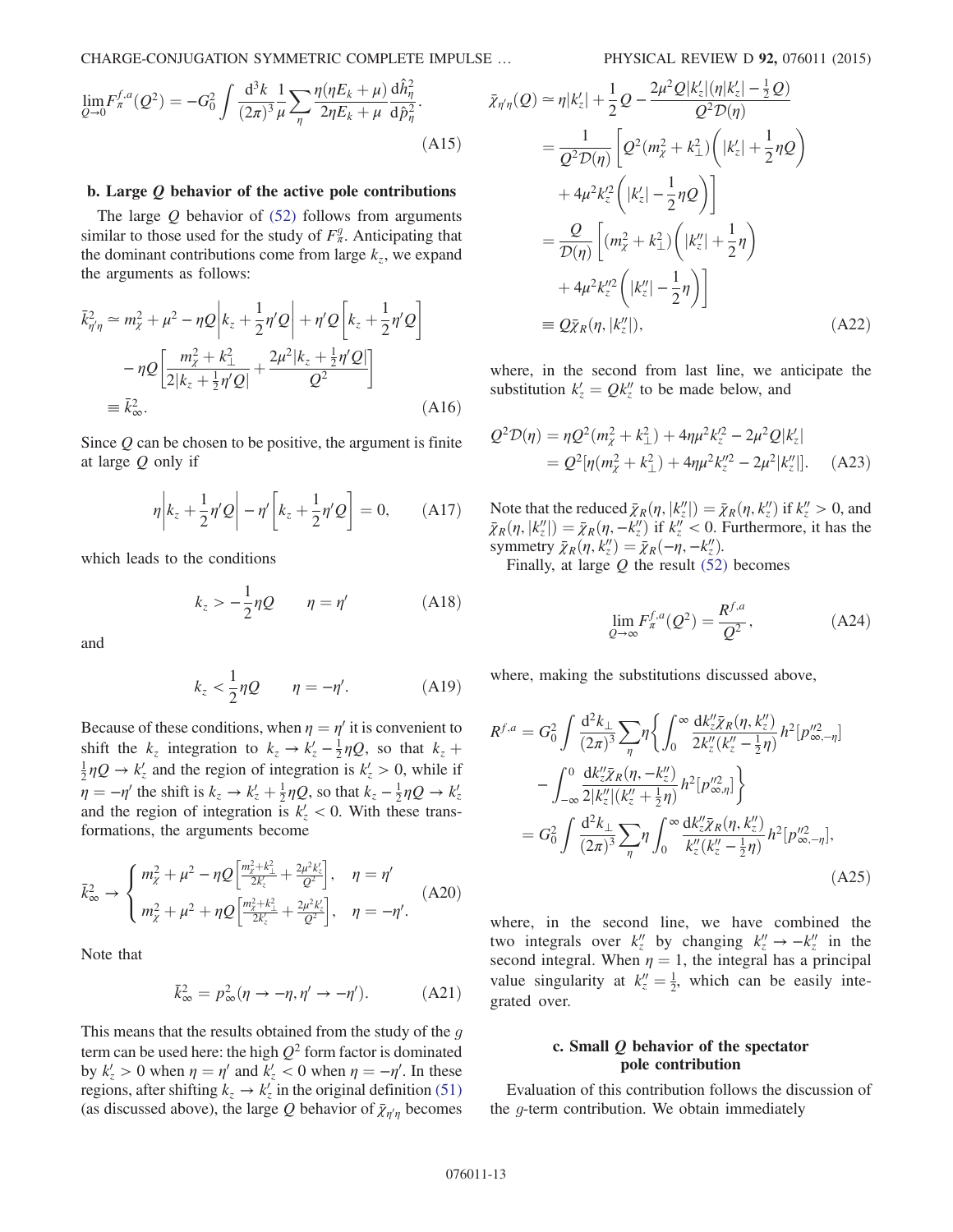$$
\lim_{Q \to 0} F_{\pi}^{f,s}(Q^2) = G_0^2 \int \frac{d^3 k}{(2\pi)^3} \frac{\mu}{2} \sum_{\eta} \eta \frac{d}{d\hat{p}_{\eta}^2} \left[ \frac{\hat{h}_{\eta}^2}{m_{\chi}^2 - \hat{p}_{\eta}^2} \right]
$$

$$
= G_0^2 \int \frac{d^3 k}{(2\pi)^3} \frac{1}{2\mu} \sum_{\eta} \frac{\eta}{2\eta E_k + \mu}
$$

$$
\times \left\{ \frac{\hat{h}_{\eta}^2}{(2\eta E_k + \mu)} - \mu \frac{d\hat{h}_{\eta}^2}{d\hat{p}_{\eta}^2} \right\}.
$$
(A26)

 $\lambda$  2

The value of the total form factor at  $Q = 0$  is obtained by adding this to [\(A4\)](#page-12-2) and [\(A15\)](#page-12-3), giving

$$
\lim_{Q \to 0} F_{\pi}(Q^2) = G_0^2 \int \frac{d^3 k}{(2\pi)^3} \frac{1}{2\mu} \sum_{\eta} \eta \left\{ \frac{\hat{h}_{\eta}^2}{(2\eta E_k + \mu)^2} - 2 \frac{d\hat{h}_{\eta}^2}{d\hat{p}_{\eta}^2} \right\}.
$$
\n(A27)

### <span id="page-14-12"></span>d. Large  $Q$  behavior of the spectator pole contribution

The large Q behavior also follows from the discussion of the q-term contribution. Using  $(A6)$  and repeating the steps leading to [\(A8\)](#page-12-5) gives

$$
\lim_{Q \to \infty} F_{\pi}^{f,s}(Q^2) = \frac{R^{f,s}}{Q^2},\tag{A28}
$$

where, transforming  $k_z = Qk''_z$ , and using the definition  $(49)$ [\(A9\),](#page-12-6)

$$
R^{f,s} = -G_0^2 \int \frac{d^2 k_{\perp}}{(2\pi)^3} \frac{\mu^2}{2} \sum_{\eta} \left\{ \int_0^{\infty} \frac{dk''_z}{k''_z} \frac{h^2 [p''^2_{\infty,\eta}]}{m^2_{\chi} - p''^2_{\infty,\eta}} - \int_{-\infty}^0 \frac{dk''_z}{k''_z} \frac{h^2 [p''^2_{\infty,-\eta}]}{m^2_{\chi} - p'''^2_{\infty,-\eta}} \right\}
$$
  
=  $2G_0^2 \int \frac{d^2 k_{\perp}}{(2\pi)^3} \int_0^{\infty} dk''_z \sum_{\eta} \times \frac{\eta \mu^2 h^2 [p''^2_{\infty,\eta}]}{\eta^2 + k^2_{\perp} + 2\mu^2 k''_z (2k''_z + \eta)}.$  (A29)

Combining the results for  $R^{f,s}$ ,  $R^{f,a}$ , and  $R^g$  gives the total coefficient for the  $O^{-2}$  falloff.

- <span id="page-14-0"></span>[1] J. Dudek *et al.*, [Eur. Phys. J. A](http://dx.doi.org/10.1140/epja/i2012-12187-1) **48**, 187 (2012).
- <span id="page-14-1"></span>[2] L. Chang, I. C. Cloët, C. D. Roberts, S. M. Schmidt, and P. C. Tandy, Phys. Rev. Lett. 111[, 141802 \(2013\).](http://dx.doi.org/10.1103/PhysRevLett.111.141802)
- <span id="page-14-2"></span>[3] S. Godfrey and N. Isgur, [Phys. Rev. D](http://dx.doi.org/10.1103/PhysRevD.32.189) 32, 189 (1985).
- [4] E. Eichten, K. Gottfried, T. Kinoshita, J. Kogut, K. D. Lane, and T.-M. Yan, [Phys. Rev. Lett.](http://dx.doi.org/10.1103/PhysRevLett.34.369) 34, 369 (1975).
- [5] E. Eichten, K. Gottfried, T. Kinoshita, K. D. Lane, and T. M. Yan, Phys. Rev. D 17[, 3090 \(1978\)](http://dx.doi.org/10.1103/PhysRevD.17.3090).
- [6] J.L. Richardson, Phys. Lett. **82B**[, 272 \(1979\)](http://dx.doi.org/10.1016/0370-2693(79)90753-6).
- <span id="page-14-3"></span>[7] R. G. Edwards, N. Mathur, D. G. Richards, and S. J. Wallace, Phys. Rev. D **87**[, 054506 \(2013\)](http://dx.doi.org/10.1103/PhysRevD.87.054506).
- [8] P. Guo, J. J. Dudek, R. G. Edwards, and A. P. Szczepaniak, Phys. Rev. D 88[, 014501 \(2013\)](http://dx.doi.org/10.1103/PhysRevD.88.014501).
- <span id="page-14-4"></span>[9] S. J. Brodsky, H.-C. Pauli, and S. S. Pinsky, [Phys. Rep.](http://dx.doi.org/10.1016/S0370-1573(97)00089-6) 301, [299 \(1998\)](http://dx.doi.org/10.1016/S0370-1573(97)00089-6).
- [10] J. Carbonell, B. Desplanques, V. Karmanov, and J. Mathiot, Phys. Rep. 300[, 215 \(1998\).](http://dx.doi.org/10.1016/S0370-1573(97)00090-2)
- [11] J. H. O. Sales, T. Frederico, B. V. Carlson, and P. U. Sauer, Phys. Rev. C 61[, 044003 \(2000\).](http://dx.doi.org/10.1103/PhysRevC.61.044003)
- <span id="page-14-5"></span>[12] I. Bars and M. B. Green, [Phys. Rev. D](http://dx.doi.org/10.1103/PhysRevD.17.537) 17, 537 (1978).
- [13] A. Amer, A. Le Yaouanc, L. Oliver, O. Pene, and J.C. Raynal, [Phys. Rev. Lett.](http://dx.doi.org/10.1103/PhysRevLett.50.87) 50, 87 (1983).
- [14] A. Le Yaouanc, L. Oliver, O. Pene, and J. C. Raynal, [Phys.](http://dx.doi.org/10.1016/0370-2693(84)90681-6) Lett. 134B[, 249 \(1984\).](http://dx.doi.org/10.1016/0370-2693(84)90681-6)
- [15] P. J. de A. Bicudo and J. E. F. T. Ribeiro, [Phys. Rev. D](http://dx.doi.org/10.1103/PhysRevD.42.1635) 42, [1635 \(1990\)](http://dx.doi.org/10.1103/PhysRevD.42.1635).
- [16] R. Alkofer and L. von Smekal, [Phys. Rep.](http://dx.doi.org/10.1016/S0370-1573(01)00010-2) 353, 281 [\(2001\).](http://dx.doi.org/10.1016/S0370-1573(01)00010-2)
- [17] P. Maris and C. D. Roberts, [Int. J. Mod. Phys. E](http://dx.doi.org/10.1142/S0218301303001326) 12, 297 [\(2003\).](http://dx.doi.org/10.1142/S0218301303001326)
- [18] C. S. Fischer, J. Phys. G **32**[, R253 \(2006\)](http://dx.doi.org/10.1088/0954-3899/32/8/R02).
- [19] E. Rojas, J. de Melo, B. El-Bennich, O. Oliveira, and T. Frederico, [J. High Energy Phys. 10 \(2013\) 193.](http://dx.doi.org/10.1007/JHEP10(2013)193)
- <span id="page-14-6"></span>[20] E. P. Biernat, F. Gross, M. T. Peña, and A. Stadler, [Phys.](http://dx.doi.org/10.1103/PhysRevD.89.016006) Rev. D 89[, 016006 \(2014\)](http://dx.doi.org/10.1103/PhysRevD.89.016006).
- <span id="page-14-7"></span>[21] E. P. Biernat, F. Gross, M. T. Peña, and A. Stadler, [Phys.](http://dx.doi.org/10.1103/PhysRevD.89.016005) Rev. D 89[, 016005 \(2014\)](http://dx.doi.org/10.1103/PhysRevD.89.016005).
- [22] F. Gross and J. Milana, Phys. Rev. D 43[, 2401 \(1991\)](http://dx.doi.org/10.1103/PhysRevD.43.2401).
- [23] F. Gross and J. Milana, [Phys. Rev. D](http://dx.doi.org/10.1103/PhysRevD.45.969) 45, 969 (1992).
- [24] F. Gross and J. Milana, Phys. Rev. D **50**[, 3332 \(1994\)](http://dx.doi.org/10.1103/PhysRevD.50.3332).
- [25] C. Savkli and F. Gross, Phys. Rev. C 63[, 035208 \(2001\)](http://dx.doi.org/10.1103/PhysRevC.63.035208).
- <span id="page-14-8"></span>[26] E. E. Salpeter and H. A. Bethe, [Phys. Rev.](http://dx.doi.org/10.1103/PhysRev.84.1232) 84, 1232 [\(1951\).](http://dx.doi.org/10.1103/PhysRev.84.1232)
- <span id="page-14-9"></span>[27] F. Gross, Relativistic Quantum Mechanics and Field Theory (Wiley-VCH, New York, 1999).
- <span id="page-14-10"></span>[28] F. Gross, Phys. Rev. **186**[, 1448 \(1969\)](http://dx.doi.org/10.1103/PhysRev.186.1448).
- <span id="page-14-11"></span>[29] F. Gross and D. O. Riska, Phys. Rev. C 36[, 1928 \(1987\).](http://dx.doi.org/10.1103/PhysRevC.36.1928)
- [30] Y. Surya and F. Gross, Phys. Rev. C 53[, 2422 \(1996\)](http://dx.doi.org/10.1103/PhysRevC.53.2422).
- <span id="page-14-13"></span>[31] P.O. Bowman, U.M. Heller, D.B. Leinweber, M.B. Parappilly, A. G. Williams, and J. Zhang, [Phys. Rev. D](http://dx.doi.org/10.1103/PhysRevD.71.054507) 71[, 054507 \(2005\).](http://dx.doi.org/10.1103/PhysRevD.71.054507)
- <span id="page-14-14"></span>[32] S. Amendolia *et al.*, Nucl. Phys. **B277**[, 168 \(1986\).](http://dx.doi.org/10.1016/0550-3213(86)90437-2)
- [33] C. N. Brown, C. R. Canizares, W. E. Cooper, A. M. Eisner, G. J. Feldman, C. A. Lichtenstein, L. Litt, W. Lockeretz, V. B. Montana, and F. M. Pipkin, [Phys. Rev. D](http://dx.doi.org/10.1103/PhysRevD.8.92) 8, 92 [\(1973\).](http://dx.doi.org/10.1103/PhysRevD.8.92)
- [34] C. J. Bebek et al., Phys. Rev. D 9[, 1229 \(1974\)](http://dx.doi.org/10.1103/PhysRevD.9.1229).
- [35] C. J. Bebek, C. N. Brown, M. Herzlinger, S. D. Holmes, C. A. Lichtenstein, F. M. Pipkin, S. Raither, and L. K. Sisterson, [Phys. Rev. D](http://dx.doi.org/10.1103/PhysRevD.13.25) 13, 25 (1976).